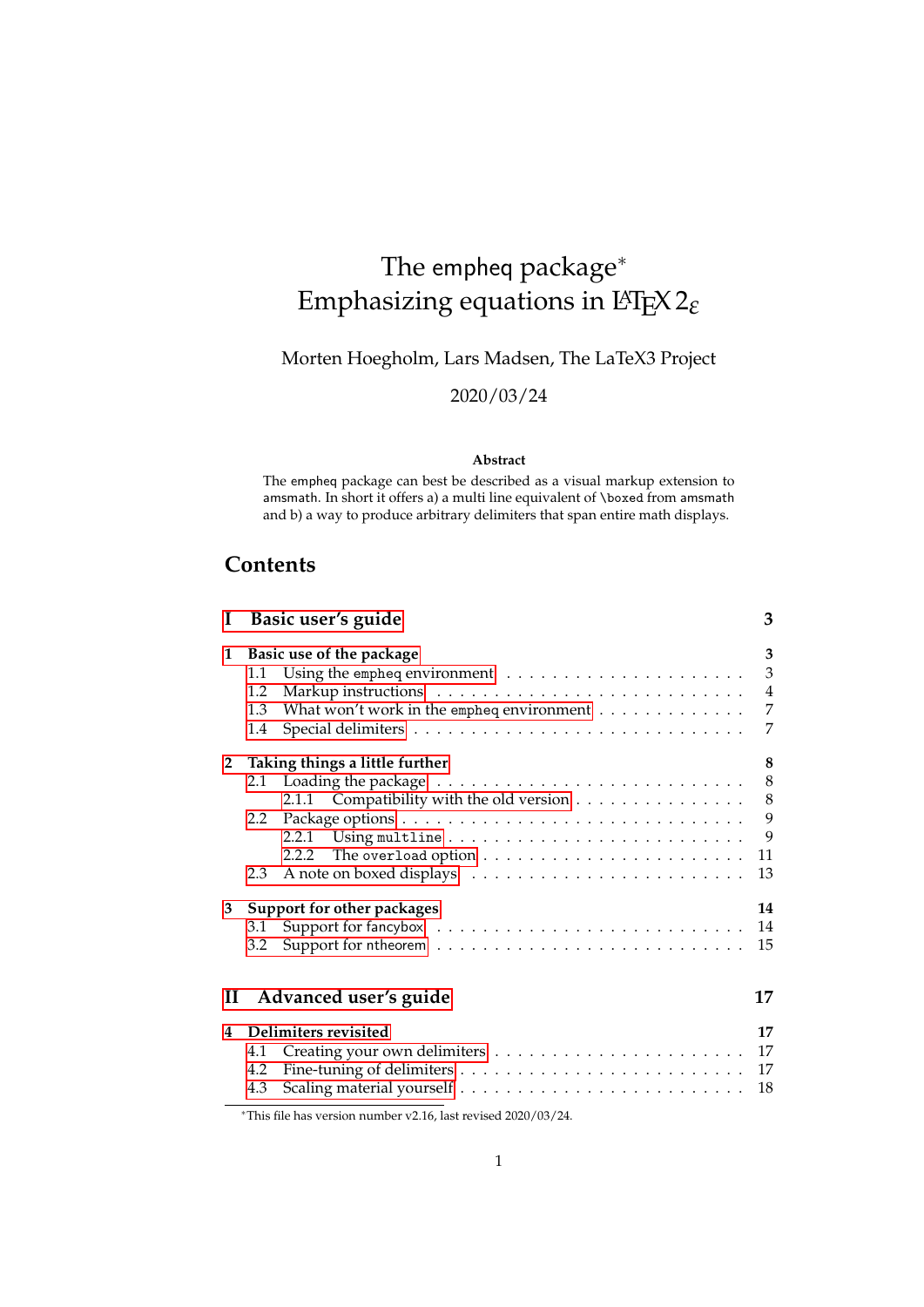# CONTENTS 2

|  | 5 A few short notes      | 19 |
|--|--------------------------|----|
|  | 6 Creating something new | 19 |
|  | 7 Contact information    | 22 |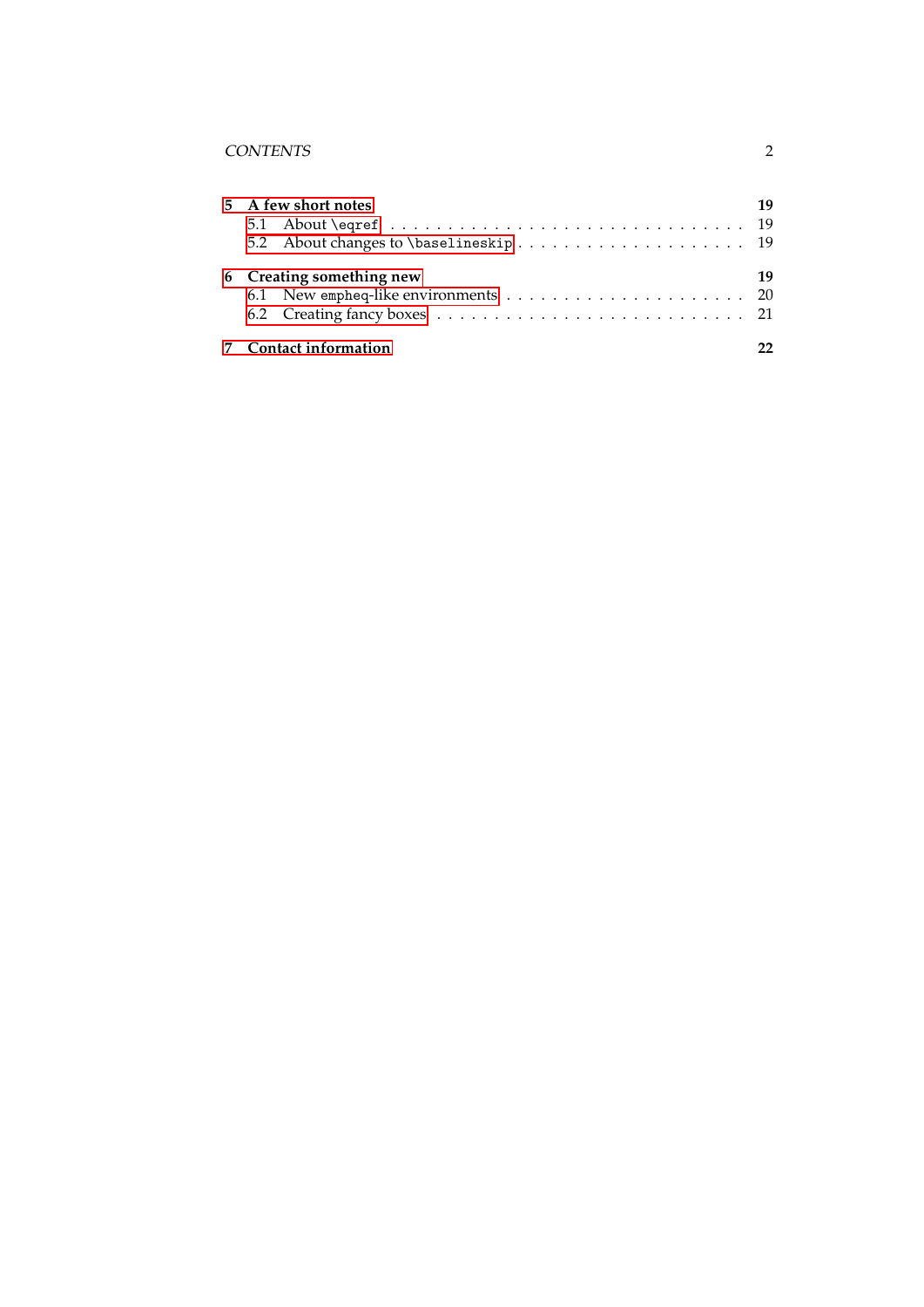# <span id="page-2-0"></span>**Part I Basic user's guide**

There can be little doubt that the de facto standard for mathematical typesetting in LATEX is the amsmath package. For the creation of empheq, a visual markup package for use in math, it made perfect sense to have amsmath as the backbone.

The main idea of empheq is to maintain the familiar syntax of the amsmath environments while still providing an easy way of specifying markup instructions. This manual is plastered with examples showing just how.

# <span id="page-2-1"></span>**1 Basic use of the package**

So what is it empheq does? Well, it allows you to produce displays like this:

|  | $X = Y \Rightarrow \begin{cases} A_1 = b_1 & c_1 = d_1 & e_1 = f_1 \\ A_2 = b_2 & c_2 = d_2 & e_2 = f_2 \\ A_3 = b_3 & c_3 = d_3 & e_3 = f_3 \end{cases}$ | $A^{silly}$ <sub>tag</sub> -                                                                                   |
|--|-----------------------------------------------------------------------------------------------------------------------------------------------------------|----------------------------------------------------------------------------------------------------------------|
|  |                                                                                                                                                           | (1a)                                                                                                           |
|  |                                                                                                                                                           | (1b)                                                                                                           |
|  |                                                                                                                                                           | ture diameter est a que est tempe a contracto de la calidad diameter de la calidad de la calidad de la calidad |

In short empheq enables the user to put things on every side of the display without said user having to worry about what happens to the equation numbers. For example you can now have a display containing multiple lines and still get the effect of the \boxed command from amsmath.

## <span id="page-2-2"></span>**1.1 Using the** empheq **environment**

The package defines a single environment empheq and the usage is kind of straightforward:

```
\begin{empheq}[⟨markup instructions⟩]{⟨AMS env˙name⟩}
  ⟨contents of AMS environment⟩
\end{empheq}
```
A first minimal example file would then be something like

```
\documentclass{minimal}
\usepackage{empheq}
\begin{document}
\begin{empheq}{align*}
  a&=b \tag{*}\\
  E \&=\text{mc}^2 + \int_a^a x, dx\end{empheq}
\end{document}
```
This gives the following display:

$$
a = b
$$
  
\n
$$
E = mc^2 + \int_a^a x \, dx
$$
 (\*)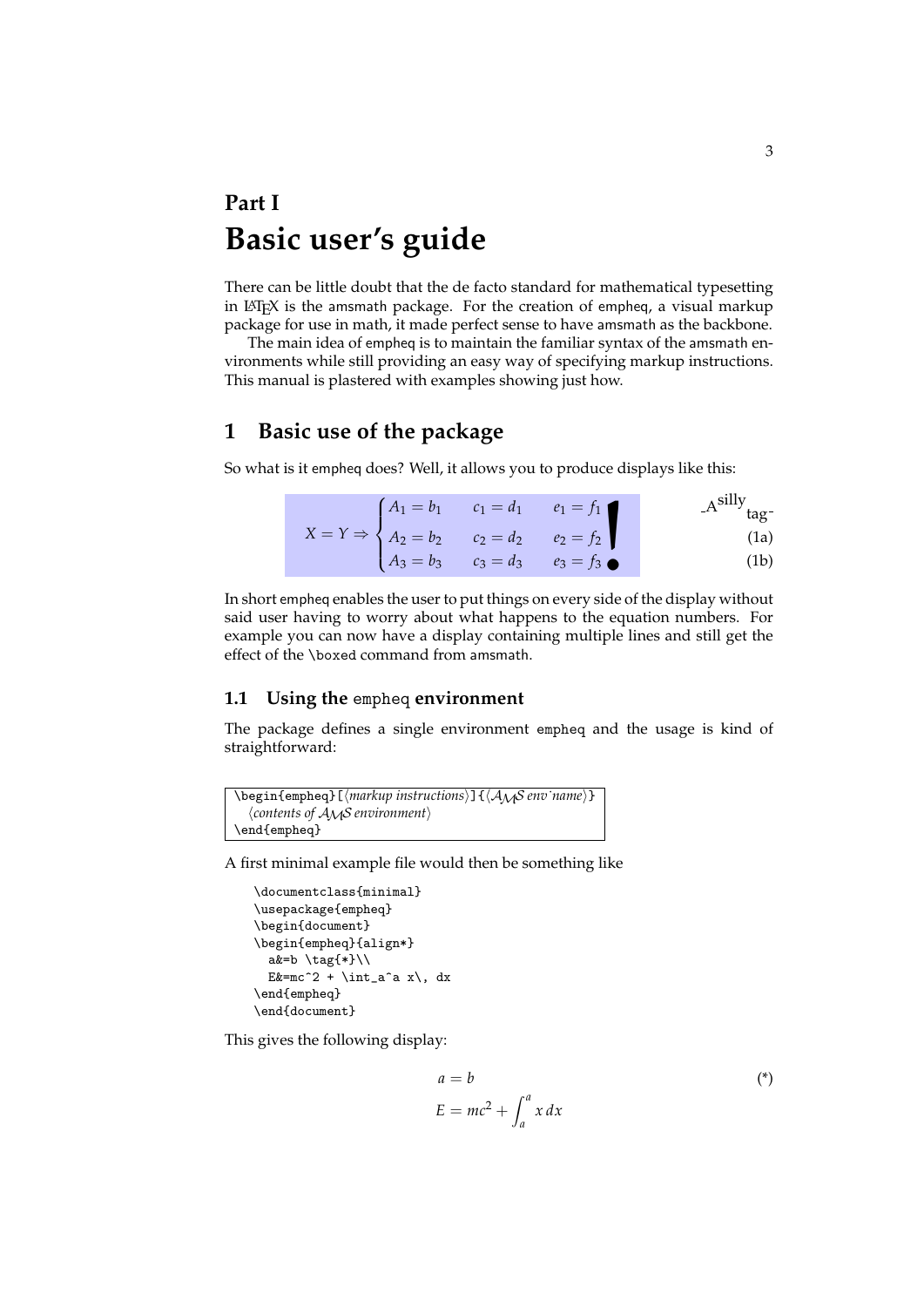#### 1 BASIC USE OF THE PACKAGE 4

| Environment | Usage                                       | Environment | Usage                          |
|-------------|---------------------------------------------|-------------|--------------------------------|
| equation    | $\{$ equation $\}$                          | equation*   | ${equation*}$                  |
| align       | $\{ \texttt{align} \}$                      | align*      | $\{align*\}$                   |
| gather      | ${gather}$                                  | gather*     | $\{gather* \}$                 |
| flalign     | ${f1}$ align $}$                            | flalign*    | ${flalign*}$                   |
| alignat     | ${allight = \langle \textit{cols} \rangle}$ | alignat*    | ${alignat}{\leq}(\text{cols})$ |
| multline    | ${multline}$                                | multline*   | ${multline*}$                  |

<span id="page-3-1"></span>Table 1: The supported amsmath environments

Maybe not the most impressive example, but as you can see the contents of the environment are exactly the same as for the regular align\* evironment from amsmath. The rest of the  $A_{\mathcal{M}}S$  environments are chosen the same way by typing the name as the mandatory argument of empheq with the exception of the alignat environment. For this you have to specify the number of columns as shown below.

\begin{empheq}{alignat=2} a  $k=$  b  $k\quad$ quad c  $k=$  d  $\setminus$ \text{this} &= \text{that} &\quad \mathit{fish}&\neq fish \end{empheq}  $a = b$   $c = d$ 

$$
a = b \qquad \qquad c = d \tag{2}
$$

this = that  $fish \neq fish$ (3)

To choose the starred version of alignat, simply type {alignat\*=2} instead in the above example.

The supported  $A_{\mathcal{M}}S$  environments are listed in Table [1.](#page-3-1) Not supported is the standard LAT<sub>E</sub>X eqnarray environment as it is fundamentally deficient.<sup>[1](#page-3-2)</sup>

# <span id="page-3-0"></span>**1.2 Markup instructions**

The optional argument of the empheq environment will take markup instructions consisting of a  $\langle key \rangle = \langle value \rangle$  list of assignments. There are currently five such keys (a sixth is added for naming consistency). They're shown in Table [2 on the](#page-4-0) [next page.](#page-4-0)

### $\sqrt{\phantom{a}}$ left

The key left is for material put on the left side of the display. The material is typeset in math mode and centered vertically.

```
\begin{empheq}[left=L\Rightarrow]{align}
  a&=b\\
  E \text{Ex} = mc^2 + \int_aa^a x \, dx\end{empheq}
```
<span id="page-3-2"></span><sup>1</sup>See for instance <http://www.tex.ac.uk/cgi-bin/texfaq2html?label=eqnarray>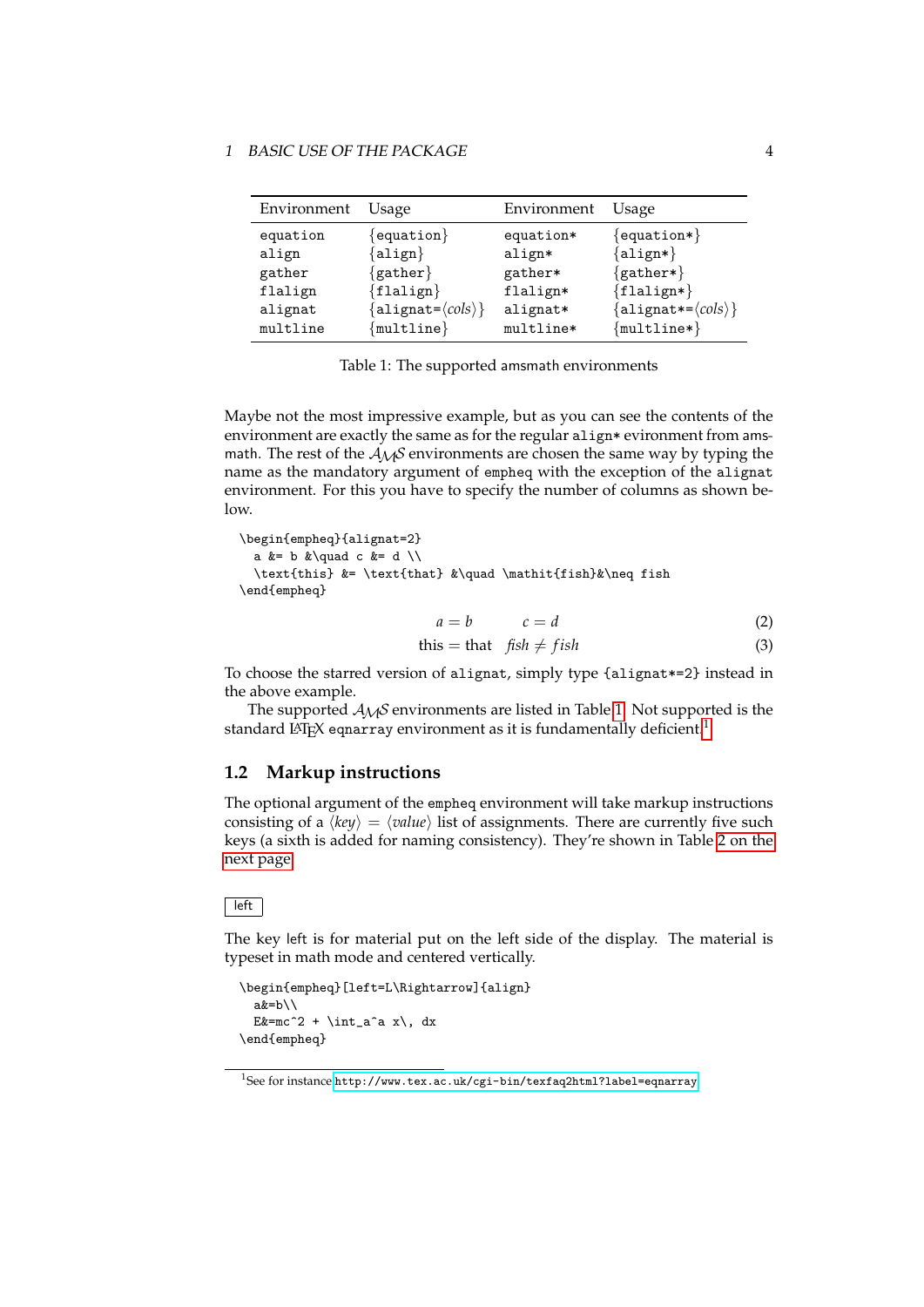### 1 BASIC USE OF THE PACKAGE 5

| Key                   | Usage                                                                                    | Additional Info                                                                                     |
|-----------------------|------------------------------------------------------------------------------------------|-----------------------------------------------------------------------------------------------------|
| hox<br>innerbox       | $box=$ {box command}<br>$innerbox={box:}$                                                |                                                                                                     |
| left                  | $left=$ (math material)                                                                  | Use $\text{text} \ldots$ if you need<br>text material.                                              |
| right                 | $right=$ { <i>math material</i> }                                                        | Use $\text{text} \ldots$ if you need<br>text material.                                              |
| outerbox<br>marginbox | $outerbox=$ $\langle box\ command \rangle$<br>$marginbox = \langle box\ command \rangle$ | Alias for box.<br>Contents must be horizon-<br>tally centered; can only be<br>used in [fleqn] mode. |

<span id="page-4-0"></span>Table 2: The six keys for the optional argument of the empheq environment

$$
a = b \tag{4}
$$

$$
L \Rightarrow E = mc^2 + \int_a^a x \, dx \tag{5}
$$

### right

As there is a left key it hopefully comes as no surprise that there is a companion right key for typesetting material on the right side of the display.

\begin{empheq}[right=\Leftarrow R]{align}  $a&=b\\$ E  $\text{Ex} = mc^2 + \int_0^x dx, dx$ \end{empheq}

$$
a = b \tag{6}
$$

$$
E = mc^2 + \int_a^a x \, dx \stackrel{\Longleftarrow}{=} R \tag{7}
$$

box outerbox

The key box specifies the kind of box you would like to put around the display. It can be any kind of box, as long as the contents of the box are situated on the baseline like in a  $\frac{1}{10}$ 

```
\begin{empheq}[box=\fbox]{align}
 a&=b\\E x = mc^2 + \int_aa^x, dx
\end{empheq}
```

$$
a = b \tag{8}
$$

$$
E = mc^2 + \int_a^a x \, dx \tag{9}
$$

The key outerbox is an alias for box and is added for naming consistency with the key described below.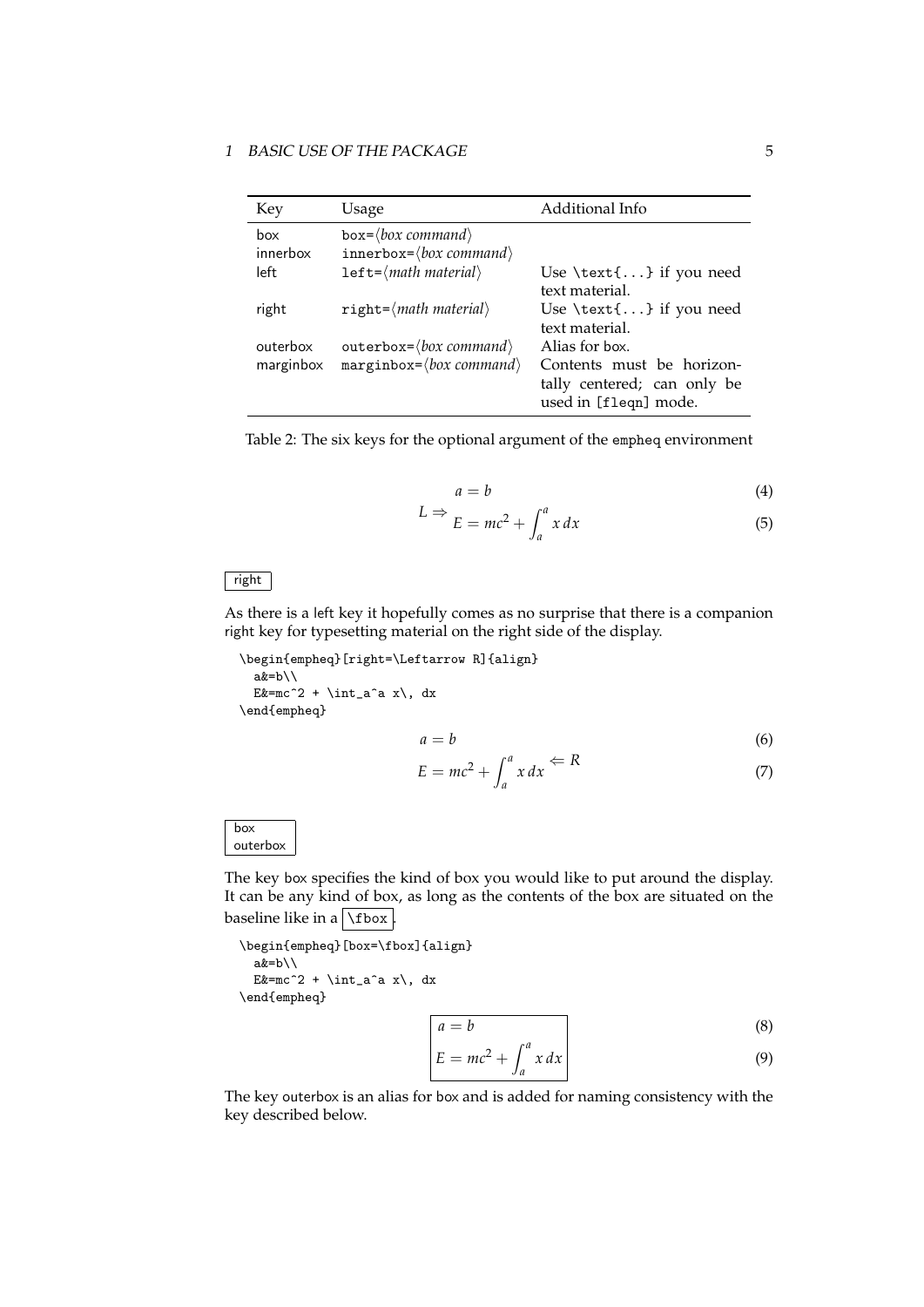#### 1 BASIC USE OF THE PACKAGE 6

#### innerbox

There is also an innerbox key. It is not very interesting unless you use one of the other keys.

```
\begin{empheq}[innerbox=\fbox,
               left=L\Rightarrow]{align}
  a&=b\\
  E z = mc^2 + \int_0^x dx, dx\end{empheq}
```

$$
L \Rightarrow \begin{vmatrix} a = b & (10) \\ E = mc^2 + \int^a x \, dx \end{vmatrix}
$$

 $E = mc^2 +$  $a$ *x dx*

Feature request by Uwe Siart 2003/12/08

# marginbox

The last key is the marginbox key. If you typeset your math in [fleqn] mode<sup>[2](#page-5-0)</sup> you may want the math display and not the outer box to align at the left margin (or rather: the indentation). If you make sure the contents of the outer box are centered horizontally inside the box, marginbox will align it properly. You shouldn't set both box and marginbox at the same time, as this is surely not what you want and the package will silently use the last one in the list.

**Warning**: keyval treats commas and equal signs as separator and assignment signs which in turn means that if you want to typeset either of them, they *must*—and believe me, it's really important—be enclosed in braces. In short:

```
Good [left={(A,B)=(1,0)}]
Bad [left=(A,B)=(1,0)]
```
\empheqset{⟨*markup instructions*⟩}

You can also set the keys globally<sup>[3](#page-5-1)</sup> with the command \empheqset. This means that

\empheqset{marginbox=\psframebox}

will force a box=\psframebox in all occurrences of the empheq environment, but an explicitly given box or marginbox will override this setting. You can only use the keys listed in this section as arguments to \empheqset; not the  $A_{\mathcal{M}}$ S environments.

Feature request by Uwe Siart 2004/01/13

<span id="page-5-0"></span><sup>&</sup>lt;sup>2</sup>Sorry, but I can't show you because this manual features centered math displays.

<span id="page-5-1"></span><sup>&</sup>lt;sup>3</sup>Or rather: outside the scope of the empheq environment. The settings will still obey scoping rules.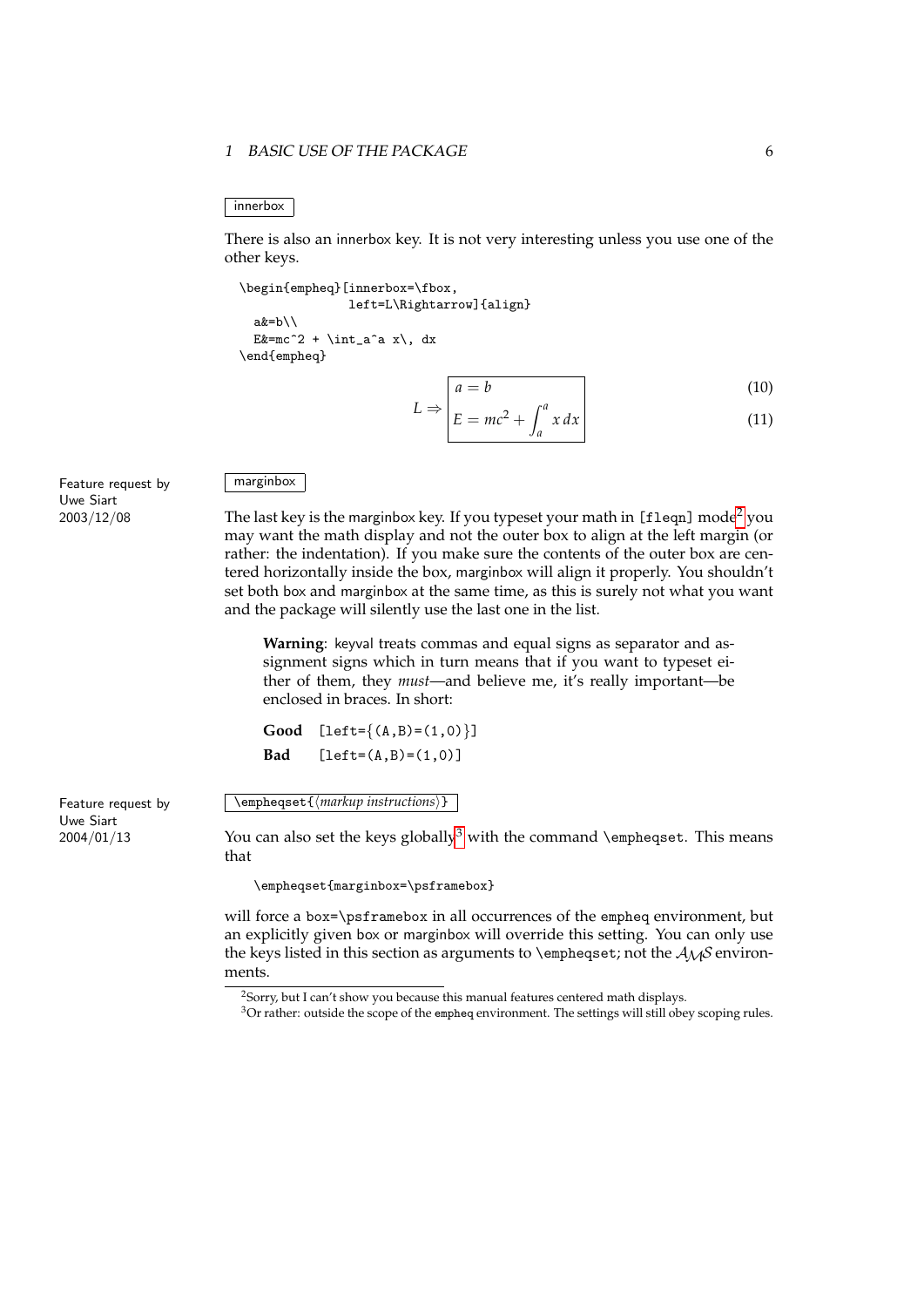# <span id="page-6-0"></span>**1.3 What won't work in the** empheq **environment**

\intertext{⟨*text*⟩} \displaybreak[⟨*num*⟩]

Now we've seen some of the things that work in the empheq environment but we also have to take note of what won't work. As this package provides a way to box multi line math displays it can come as no surprise that using either  $\int$ intertext<sup>[4](#page-6-2)</sup> or \displaybreak inside the empheq environment makes no sense. Should you however happen to try them anyway, you'll experience that \intertext issues an error message and \displaybreak issues a warning. The reason only \intertext gives an error message is that you'll get output very different from what you expect, and that is not the case (so much at least) with \displaybreak. But of course, you'll never see either message because you read the manual!

### Very long lines

The standard  $A_{\mathcal{M}}\mathcal{S}$  environments will move the equation number if a line gets too close to it. Due to implementation, this feature is *not* carried correctly to the empheq environments, so keep equation lines short then applying empheq to them.

# <span id="page-6-1"></span>**1.4 Special delimiters**

As you've seen a few pages back, it's possible to add material on both sides of the math display. When doing so you often need a delimiter that scales to fit the entire display, so it comes as no surprise that empheq provides such delimiters.

\empheql⟨*delim˙name*⟩ \empheqbigl⟨*delim˙name*⟩ \empheqr⟨*delim˙name*⟩ \empheqbigr⟨*delim˙name*⟩

For example one might need a large brace like the one in the cases environment:

\begin{empheq}[left=\empheqlbrace, right=\empheqrbrace]{align}  $Ex=mc^2 \ \vee$ Y&=  $\sum_{n=1}^{\infty} \frac{1}{n^2}$ \end{empheq}

> $\sqrt{ }$  $\int$  $E = mc^2$  $\mathcal{L}$  $\overline{\mathcal{L}}$ (12)

$$
\left\{ Y = \sum_{n=1}^{\infty} \frac{1}{n^2} \right\} \tag{13}
$$

The naming scheme is \empheq⟨*delimiter name*⟩ and \empheqbig⟨*delimiter name*⟩. Thus \empheqrbrace produces an auto-scaling right brace with same size as the math display while \empheqbigrbrace produces an even bigger version that spans the inner box plus the math display inside it. For a complete list of supported delimiters see Table [3 on the following page.](#page-7-3)

<span id="page-6-2"></span><sup>4</sup>And thus also \shortintertext (mathtools).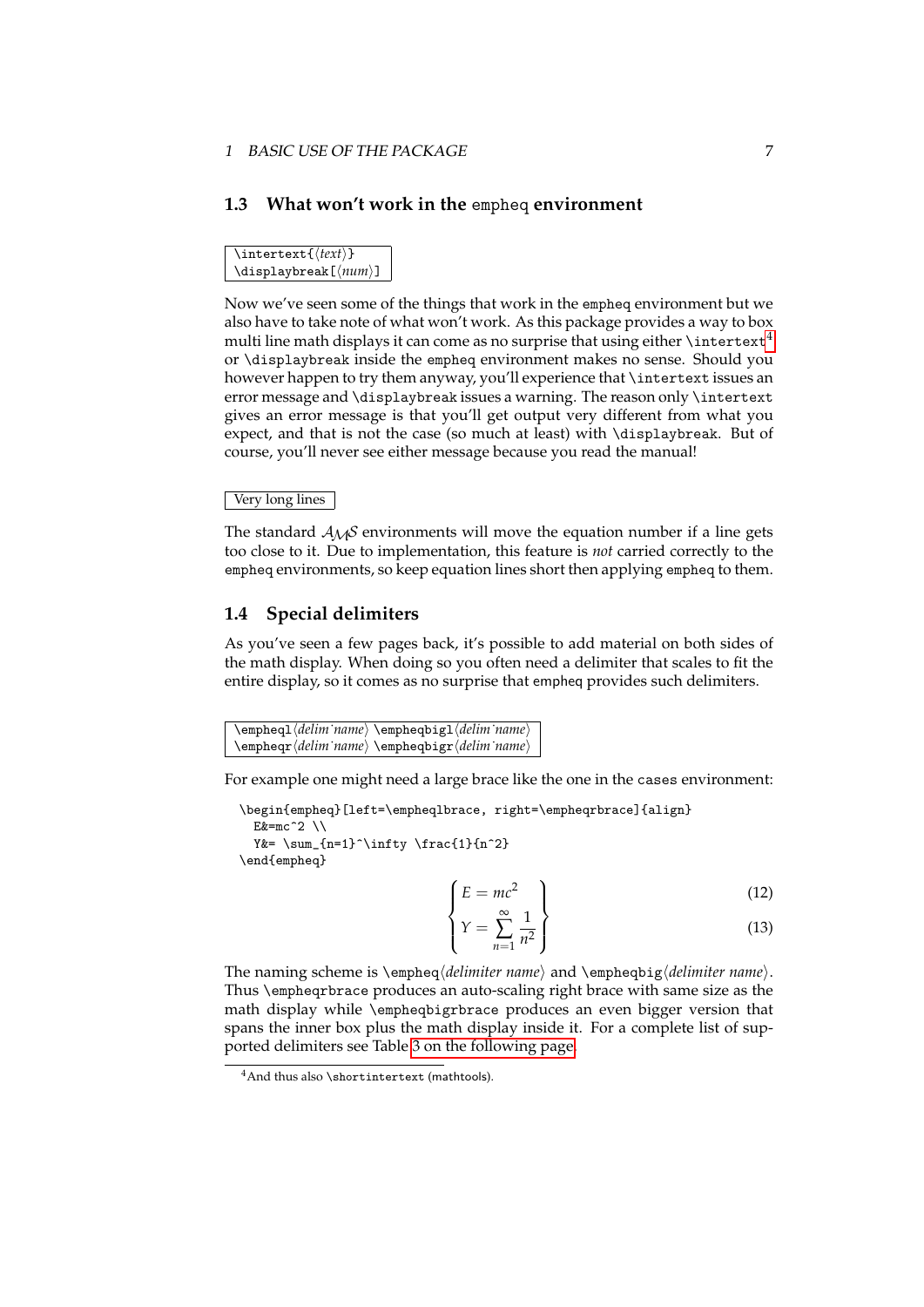| Delimiter      |                        |                             |        |
|----------------|------------------------|-----------------------------|--------|
| Original       | Normal                 | Bigger                      | Symbol |
| \lbrace        | \empheqlbrace          | \empheqbiglbrace            |        |
| \rbrace        | \empheqrbrace          | \empheqbigrbrace            |        |
| \lbrack        | \empheqlbrack          | \empheqbiglbrack            |        |
| \rbrack        | \empheqrbrack          | \empheqbigrbrack            |        |
| <b>\langle</b> | \empheqlangle          | \empheqbiglangle            |        |
| \rangle        | \empheqrangle          | $\emptyset$ empheqbigrangle |        |
| \lparen        | $\emptyset$            | \empheqbiglparen            |        |
| \rparen        | \empheqrparen          | \empheqbigrparen            |        |
| \lvert         | \empheqlvert           | \empheqbiglvert             |        |
| \rvert         | \empheqrvert           | \empheqbigrvert             |        |
| \1Vert         | \empheqlVert           | \empheqbiglVert             |        |
| \rVert         | \empheqrVert           | \empheqbigrVert             |        |
| \lfloor        | \empheqlfloor          | \empheqbiglfloor            |        |
| \rfloor        | \empheqrfloor          | \empheqbigrfloor            |        |
| <b>\lceil</b>  | \empheqlceil           | \empheqbiglceil             |        |
| $\chi$         | $\verb \empheqreceil $ | \empheqbigrceil             |        |

<span id="page-7-3"></span>Table 3: The supported auto-scaling delimiters in empheq

# <span id="page-7-0"></span>**2 Taking things a little further**

So far we have covered the basic functions of empheq: the markup instructions and the predefined auto-scaling delimiters. There is more to empheq however, and we'll cover that in this section.

# <span id="page-7-1"></span>**2.1 Loading the package**

The package has two main requirements: One is the mathtools<sup>[5](#page-7-4)</sup> package which provides empheq with a lot of necessary tools for doing its thing. The other one is amsmath of course, and to make the loading procedure as easy as possible, you can simply substitute

```
\usepackage[leqno,fleqn,intlimits]{amsmath}
```
with

\usepackage[leqno,fleqn,intlimits]{empheq}

empheq makes sure that the amsmath options are passed on and loaded by amsmath. The same goes for the options provided by mathtools.

### <span id="page-7-2"></span>**2.1.1 Compatibility with the old version**

The current version  $(v2.16)$  of empheq is incompatible with versions prior to and including 0.7e. If you have documents produced with versions prior to 0.7e, then

<span id="page-7-4"></span> $5By$  the same author and is distributed with empheq. See its documentation for more information.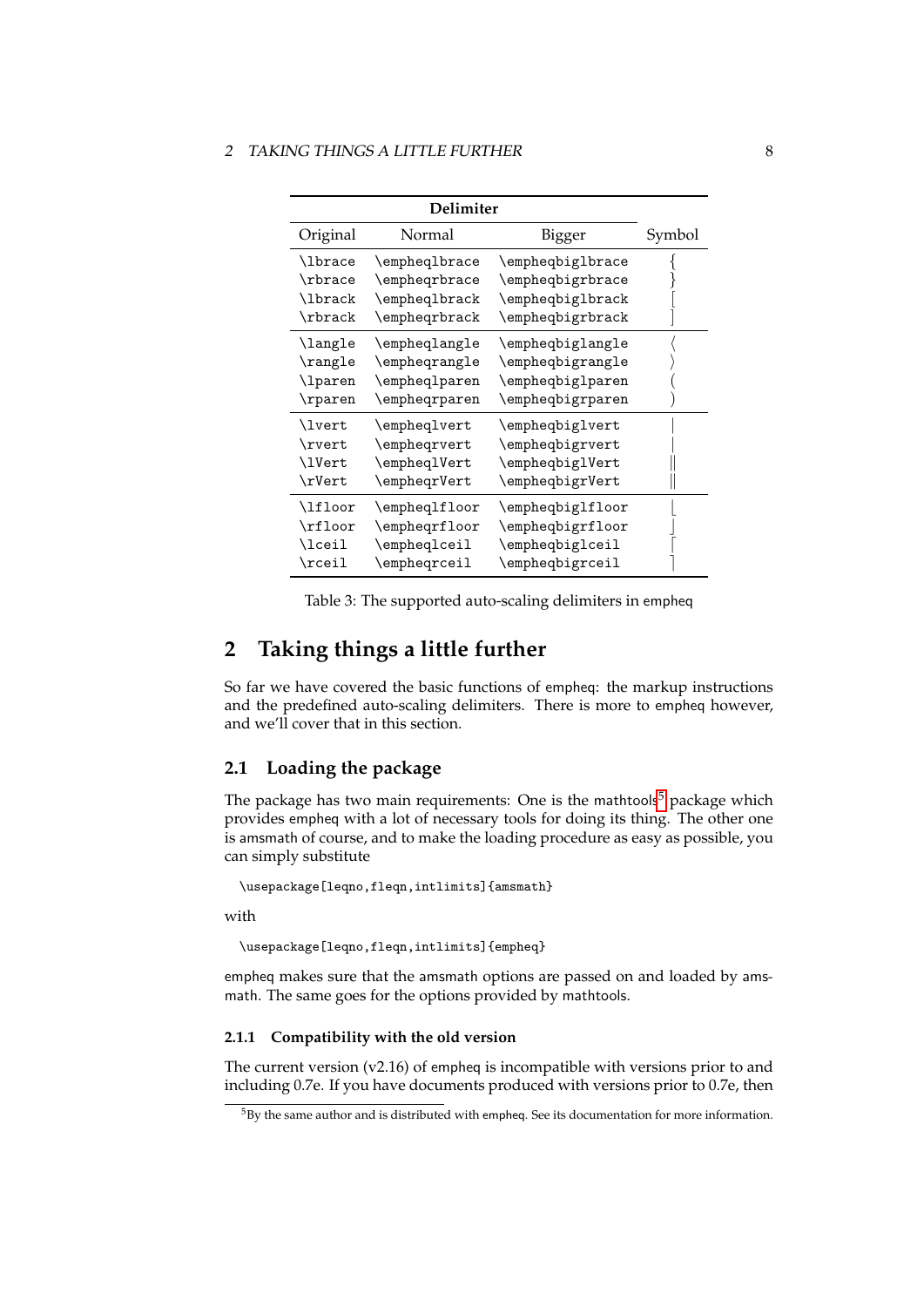you have to load the package empheq07 instead. empheq07 now exists as a separate package with its own documentation, but I strongly recommend switching to the new version because it is so much better.

# <span id="page-8-0"></span>**2.2 Package options**

In addition to the amsmath options, empheq itself provides a string of options listed in Table [4.](#page-8-2)

| ption       | Short description                                                                            |
|-------------|----------------------------------------------------------------------------------------------|
| overload    | Lets you use the empheq visual markup exten-<br>sions transparently in an existing document. |
| overload2   | A wild version of overload. Use with care.                                                   |
| ntheorem    | A support module for users of ntheorem and its                                               |
|             | thmmarks and thref options.                                                                  |
| newmultline | With v2.10 of empheq the syntax for multline                                                 |
|             | and multlined has been improved immensely.                                                   |
| oldmultline | Support for the somewhat strange syntax for<br>multline and multlined in v2.00.              |

<span id="page-8-2"></span>Table 4: Supported options in the empheq package

#### ntheorem

The ntheorem package is supported by means of the ntheorem option. In order for this to work properly, an amsmath bug<sup>[6](#page-8-3)</sup> is fixed. For more information on this option see [§3.2 on page 15.](#page-14-0)

### <span id="page-8-1"></span>**2.2.1 Using** multline

### newmultline oldmultline

Those familiar with v2.00 of this package will recognize the somewhat weird syntax for using multline and multlined. The good news is that since v2.10 there is now a much improved syntax available. The option newmultline (default) selects this better interface, while the old interface is provided for compatibility reasons by the oldmultline option.

| $\simeq \simeq \simeq \frac{1}{\dim en} \frac{1}{\arg b}$ |  |
|-----------------------------------------------------------|--|
| $\verb \shoveright[ \dim en]\]{\arg}$                     |  |

With the new interface you also get an extended syntax for \shoveleft and \shoveright as shown in the example below.

<span id="page-8-3"></span><sup>6</sup>See the LATEX Bugs Database <http://www.latex-project.org/cgi-bin/ltxbugs2html> under AMS-LATEX problem report 3624.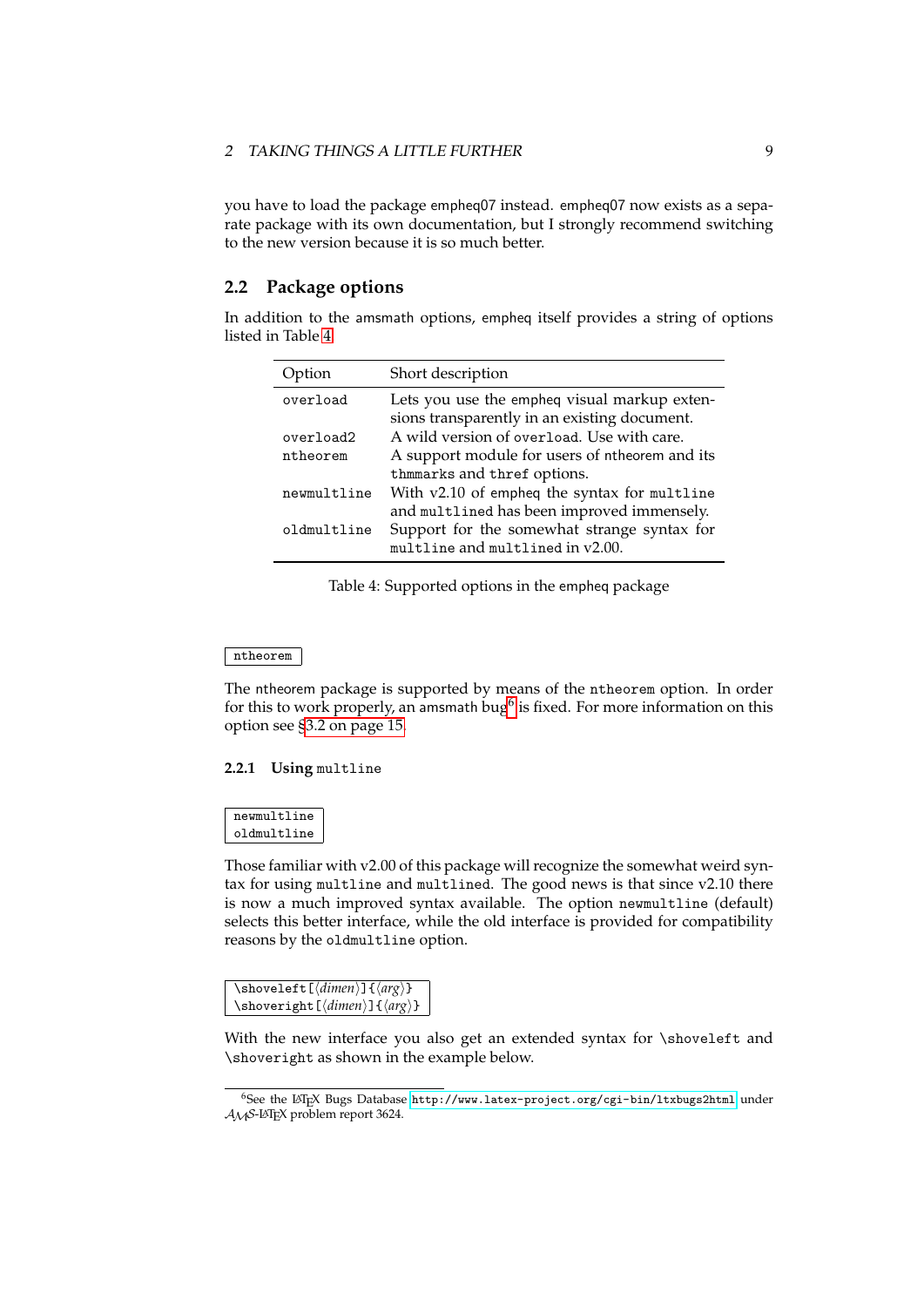```
\begin{empheq}{multline}
  \framebox[.65\columnwidth]{First line} \\
  \framebox[.5\columnwidth]{Second line} \\
  \hbox{\tt \shoveleft\{L+E+F+T\}}\hbox{shoveright} \\
  \hbox{\scriptsize\textsf{\{lcm\}}}\   \hbox{\scriptsize\textsf{l}}\shoveright[\widthof{$R+I+G+H+T$}]{R+I+G+H+T} \\
  \framebox[.65\columnwidth]{Last line}
\end{empheq}
```


There are however a few differences in the output between the original amsmath version of multline and the one empheq provides. In amsmath a centered line in multline is centered on the page without taking into account the \multlinegap, \multlinetaggap, and the tag width. Thus amsmath can sometimes give you horrible output without giving you any warning as shown below.

```
\begin{multline}
  \framebox[.65\columnwidth]{First line} \\
 \framebox[.9\columnwidth]{Loooong line} \\
  \framebox[.65\columnwidth]{Last line} \tag{wide tag}
\end{multline}
```


In empheq these parameters are taken into account, so the same input will produce this in empheq:

```
\begin{empheq}{multline}
  \framebox[.65\columnwidth]{First line} \\
  \framebox[.9\columnwidth]{Loooong line} \\
  \framebox[.65\columnwidth]{Last line} \tag{wide tag}
\end{empheq}
```
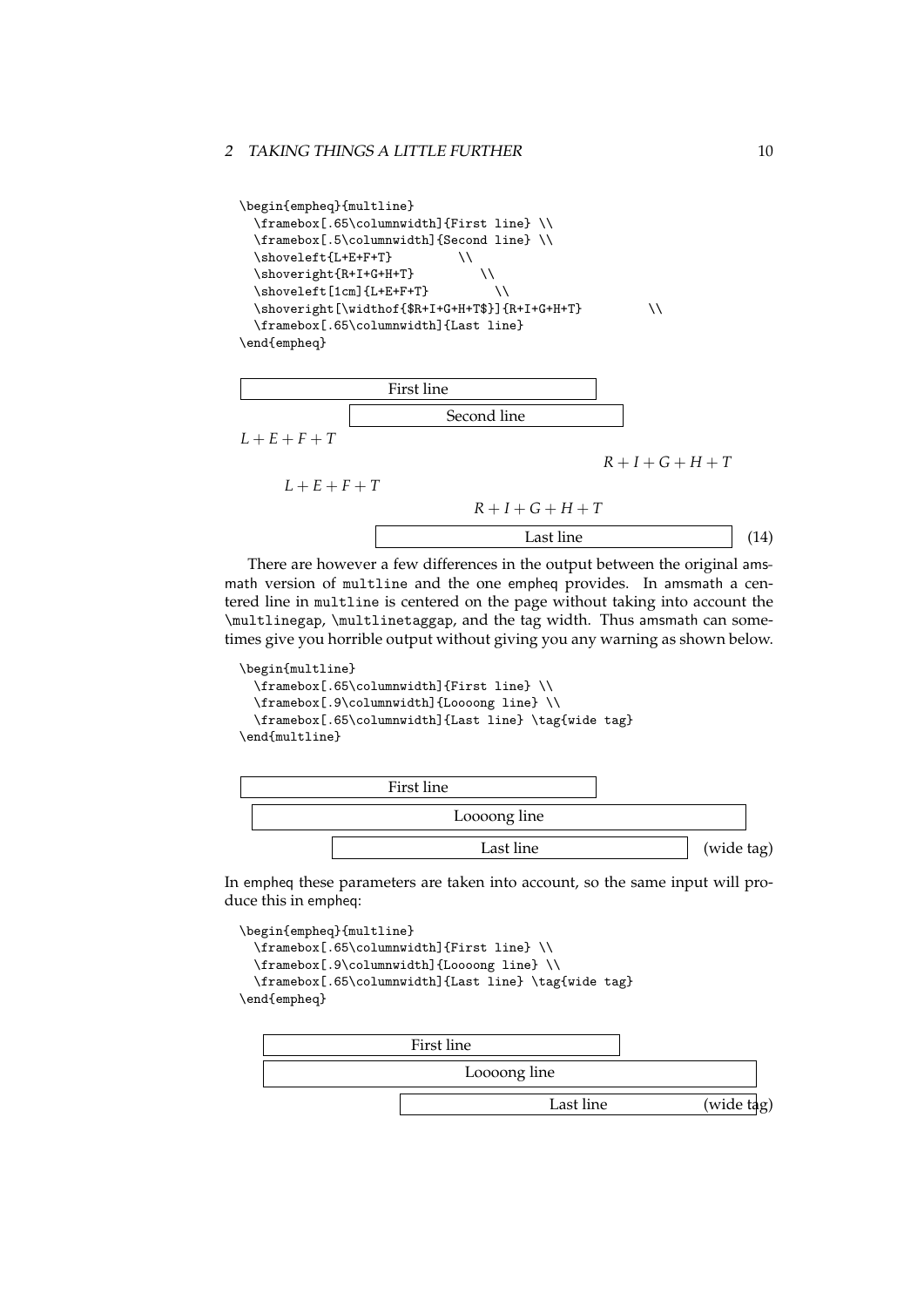This results in an

Overfull \hbox (30.03783pt too wide) in paragraph ...

message in the log file, indicating a visual problem. I think this behavior is more sensible than the one the original multline environment provides.

### \begin{MTmultlined}[⟨*pos*⟩][⟨*width*⟩] ⟨*contents*⟩ \end{MTmultlined}

When you choose the oldmultline option you may still want to use the much improved multlined environment defined in mathtools but unfortunately there will be a name clash. Instead you can access it under the name MTmultlined.

### <span id="page-10-0"></span>**2.2.2 The** overload **option**

Feature request by Lars Madsen 2004/03/25

overload overload2

The overload option redefines the original  $A_{\mathcal{M}}S$  environments so that they take an optional argument.

```
\begin{⟨AMS env˙name⟩}[⟨markup instructions⟩]
⟨contents of AMS environment⟩
\end{⟨AMS env˙name⟩}
```
For example

\begin{gather}[box=\widefbox]  $a = b$ \end{gather}

is then actually short for

```
\begin{empheq}[box=\widefbox]{gather}
 a = b\end{empheq}
```
All the  $A_{\mathcal{M}}S$  environments are supported by this option except for the pseudo environment \[ ... \] (it's not really an environment),  $^7$  $^7$  because a) you don't really need markup instructions for a one line display, and b) would you really like a syntax like

\[[box=\fbox] a=b \]

where it's difficult to see whether or not there is a typo? Choosing overload is meant for people who don't want to change their entire document into empheq syntax. I have no problems with that; just be careful when you fiddle with \empheqset as it will affect *all* math displays!

There is of course a catch (well, two actually): These redefined environments don't run as fast as the regular ones (about three times as slow), but in this day

<span id="page-10-1"></span> $7$ With the option oldmultline the multline and multline\* environments aren't supported either because their syntax in empheq then differs from their syntax in amsmath.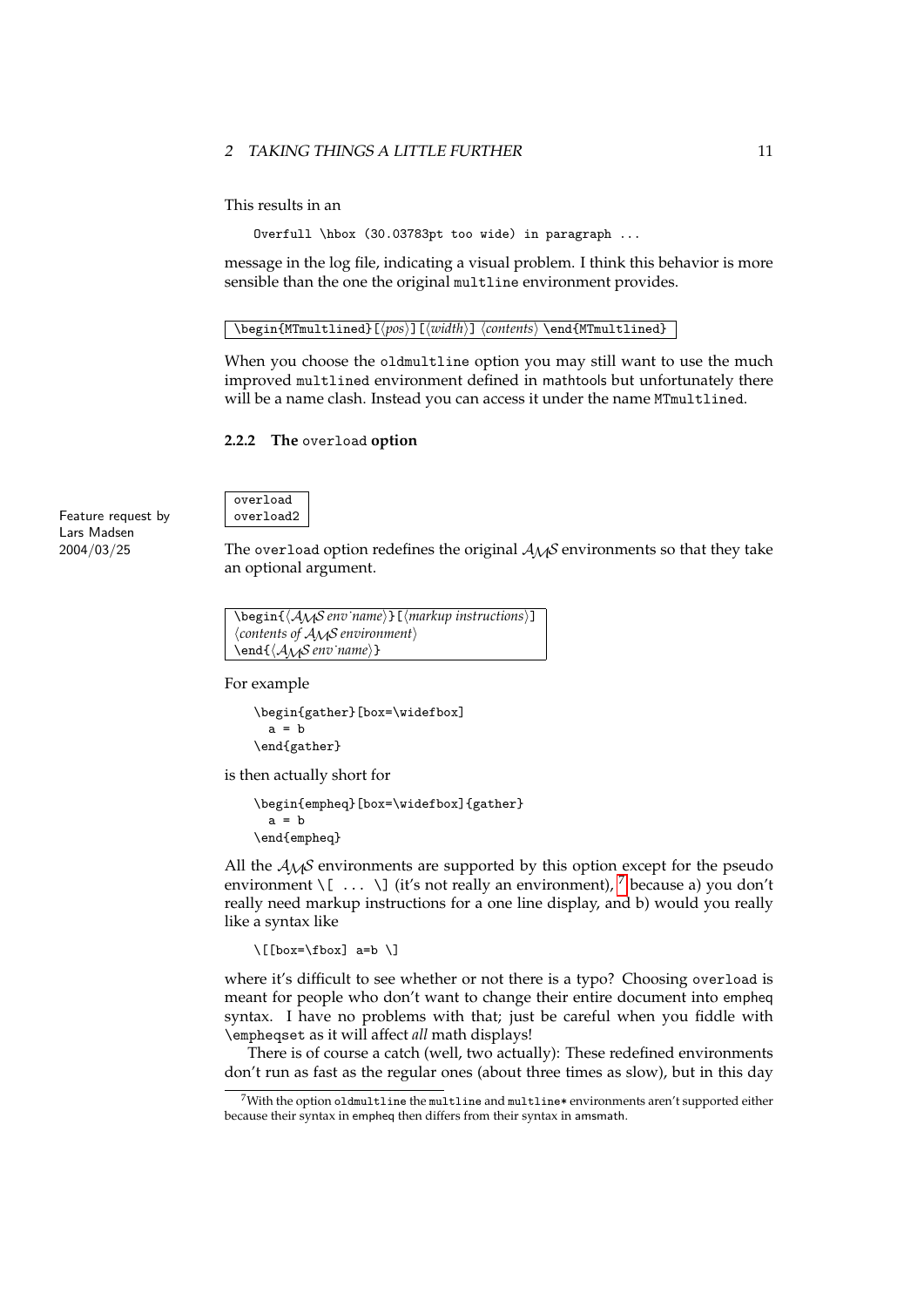and age I seriously doubt you'll be able to tell the difference unless you have a vast number of equations. The other catch is that you cannot use \intertext and \displaybreak as described earlier. If you find yourself wanting to use one of these features in say, an align environment, you have to use the original align environment. Luckily it is available if you call it like this:

\begin{AmS⟨AMS *env˙name*⟩} ⟨*contents of* AMS *environment*⟩ \end{AmS⟨AMS *env˙name*⟩}

For example the original align environment could be selected with

```
\begin{AmSalign}
  ...
\end{AmSalign}
```
These original versions with prefix AmS exist for all the environments.

The option overload2 activates the overloading feature for the pseudo environment  $\langle [\ \ldots \ \rangle]$ , although I doubt you'll find it useful. Beware that this definition is fragile unless you have *ε*-T<sub>E</sub>X as L<sup>AT</sup>E<sub>X</sub> engine.<sup>[8](#page-11-0)</sup> Not surprisingly overload2 activates overload.

Before you get all excited about these options, you should take note of some aspects of centered math displays in amsmath. In certain circumstances truly centering the display is not always the best solution as in this example:

Instead centering the display in the available space works pretty well:

Wide math display; adjusted Wide Tag

This is what amsmath does normally, but in the gather environment it does it on a per line basis. This means that we get results like

| Wide math display; adjusted     | Wide Tag |
|---------------------------------|----------|
| Wide math display; not adjusted |          |

whether we like it or not. Inside the empheq environment we need to have the same adjustment for all lines else the boxing process will not work properly, so when activating the overload option the above two-line gather will instead look like this:

| Wide math display; adjusted | Wide Tag |
|-----------------------------|----------|
| Wide math display; adjusted |          |

I leave it to you to choose whether or not this is better (I think it is better).

Wide Tag

<span id="page-11-0"></span><sup>8</sup> *ε*-TEX has been the default engine for LATEX in most major distributions since 2003.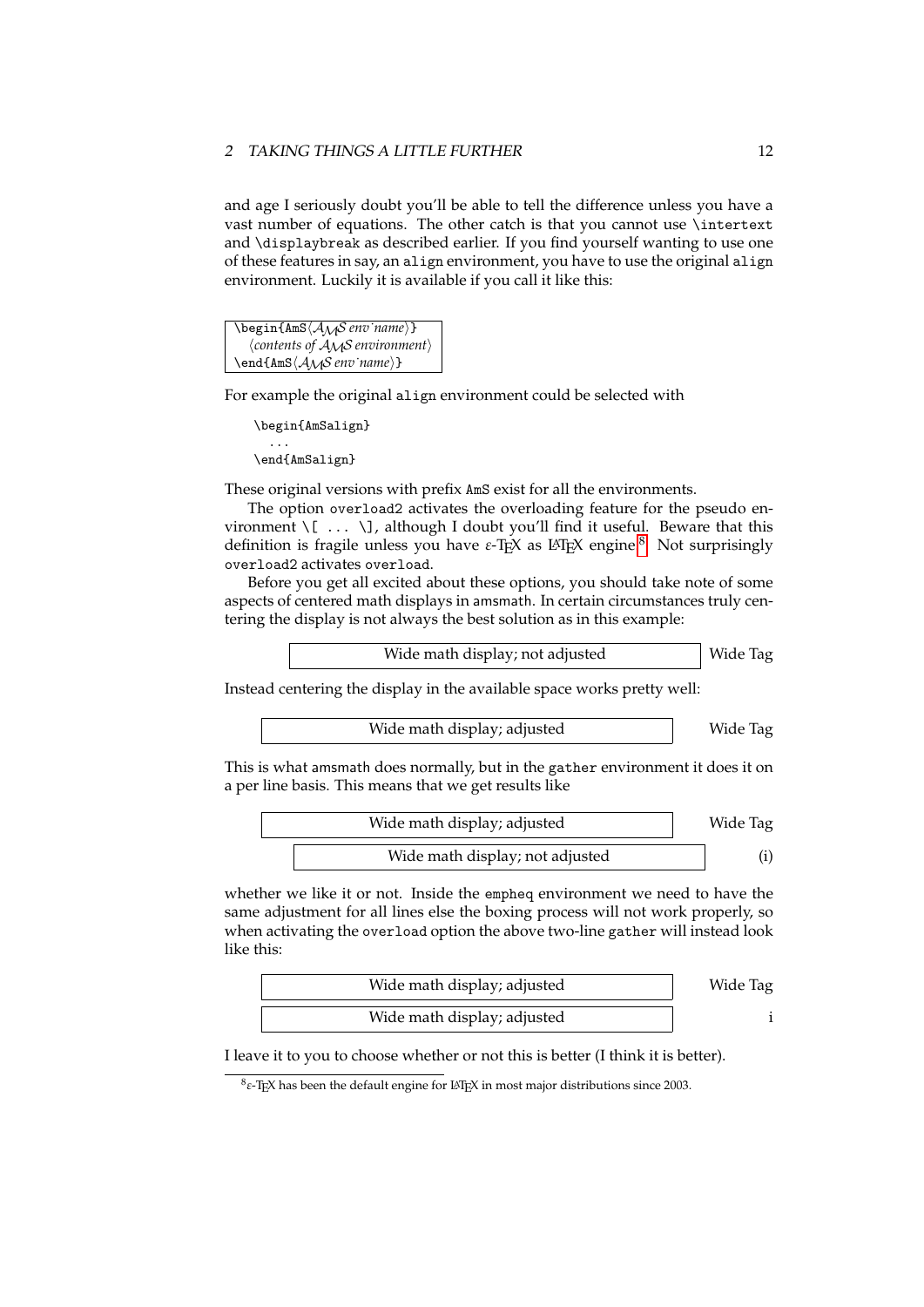### <span id="page-12-0"></span>**2.3 A note on boxed displays**

When browsing a 400+ pages textbook with at least twice the number of displayed formulae, some of them are surely more important than others. Thus the author of the book (in cooperation with the designer) should make sure that such formulae are easily found again i.e., they should be easily distinguishable from the rest of the pack. One way of doing this is putting the formula into a box which is something we've seen empheq being capable of. There are however a few things to keep in mind:

- Don't overdo it. If you do it on half of them there's no point in doing it at all. I don't see much reason for applying this technique to more than 10% of the formulae.
- Choose the type of box carefully. You want to draw attention to it so it might as well look good.

The latter point can be illustrated by defining a macro similar to  $\frac{1}{10}$  only with a little more space to the right and left of the argument.

\newcommand\*\widefbox[1]{\fbox{\hspace{1em}#1\hspace{1em}}}

If we replace the \fbox from the box example before, we get this display:

\begin{empheq}[box=\widefbox]{align} a&=b\\ E  $\text{Ex} = mc^2 + \int_0^a x \, dx$ \end{empheq}

$$
a = b \tag{15}
$$

$$
E = mc^2 + \int_a^a x \, dx \tag{16}
$$

Compare it with

$$
a = b \tag{17}
$$

$$
E = mc^2 + \int_a^a x \, dx \tag{18}
$$

and see which one you prefer.

Similarly one might be tempted to use colored boxes:

```
\definecolor{myblue}{rgb}{.8, .8, 1}
\newcommand*\mybluebox[1]{%
 \colorbox{myblue}{\hspace{1em}#1\hspace{1em}}}
```
We know the drill by now.

```
\begin{empheq}[box=\mybluebox]{align}
  a&=b\\E \text{Ex} = mc^2 + \int_0^a x \, dx\end{empheq}
```

$$
a = b \tag{19}
$$

$$
E = mc^2 + \int_a^a x \, dx \tag{20}
$$

There is more on boxes later in this manual. If you're into the fancybox package then remember to read [§3.1 on the next page.](#page-13-1)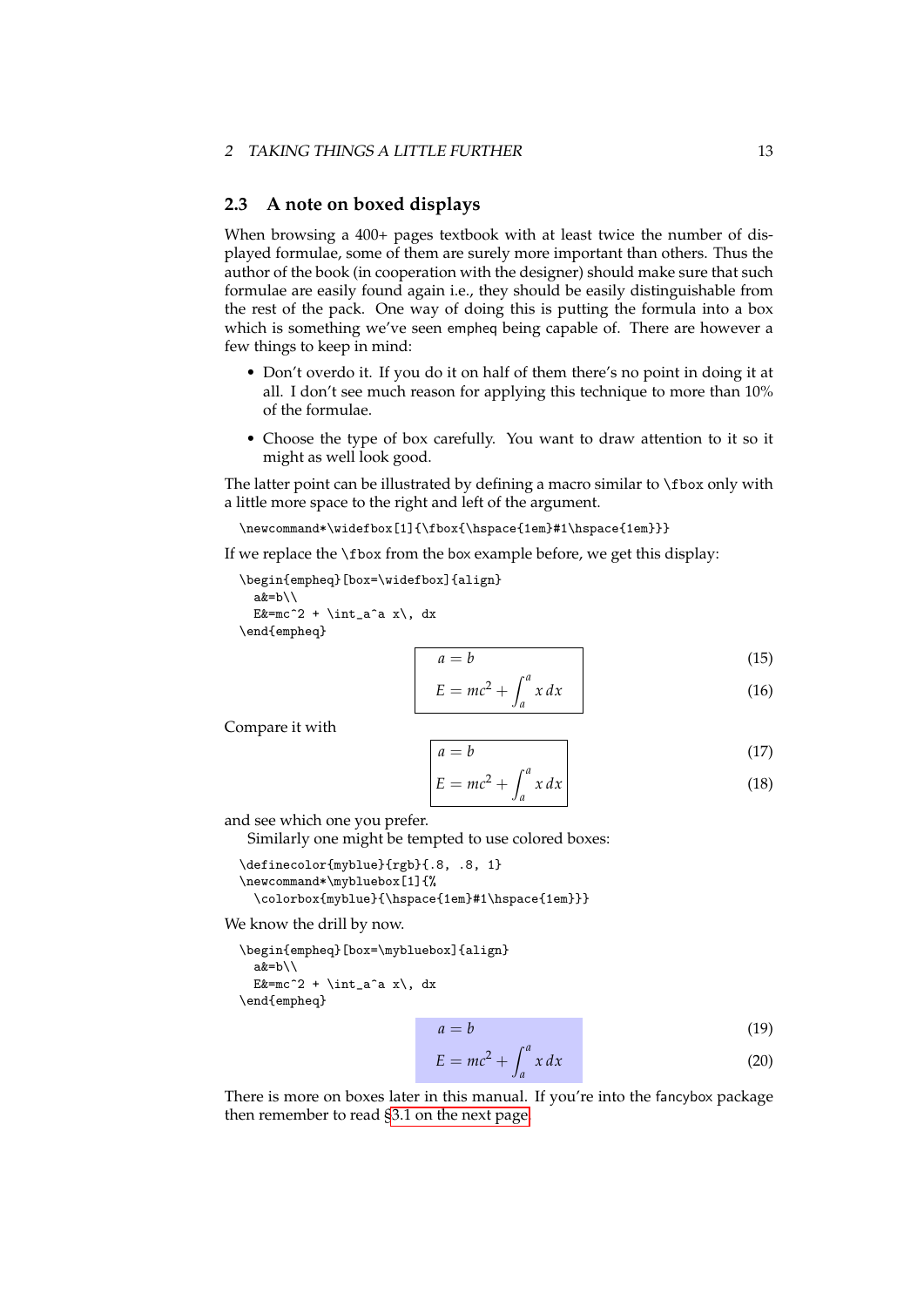# <span id="page-13-0"></span>**3 Support for other packages**

With the multitude of packages for LATEX, it is not always easy to be a PWWO package ("Plays Well With Others"), but empheq tries really hard to do so. This section lists the packages where empheq has to provide workarounds and they can be divided into two categories.

- Compatibility Some packages affect LATEX's labelling mechanism and since empheq internally has to turn off labels and related code temporarily, hooks must be provided for these packages. Examples of such packages are hyperref and showkeys.
- **Enhancements** Other packages provide useful features that for some reason may not work directly or optimally with empheq. In these cases the problematic commands are redefined so that they not only work with empheq, but also give the same if not better output. An example of this would be the \shadowbox command from fancybox (described below).

# <span id="page-13-1"></span>**3.1 Support for** fancybox

The fancybox package provides various boxes and you can use them with empheq as well. Here's \ovalbox:

```
\begin{empheq}[box=\ovalbox]{align}
    E&=mc^2 \lambdaY&= \sum_{n=1}^{\infty} \frac{1}{n^2}\end{empheq}
```

$$
\begin{pmatrix} E = mc^2 \\ \infty \\ 1 \end{pmatrix} \tag{21}
$$

$$
\left(Y = \sum_{n=1}^{\infty} \frac{1}{n^2}\right)
$$
\n(22)

\shadowbox\*{⟨*arg*⟩} shadowcolor

The only problem with using the fancybox boxes in conjunction with the empheq environment is \shadowbox, as this macro typesets the shadow on the baseline and for the equation numbers to be placed correctly, the box command must set

its argument on the baseline. Thus the normal \shadowbox produces ⟨*arg*⟩ , but we need this instead: ⟨*arg*⟩ . Therefore empheq will detect if fancybox is loaded and in that case it'll enhance shadowbox in two ways:

- It defines a starred version \shadowbox\* which typesets its argument on the baseline.
- The color shadowcolor is introduced. The default color is black.

```
\definecolor{shadowcolor}{rgb}{0,.5,.5}
\setlength\shadowsize{2pt}
```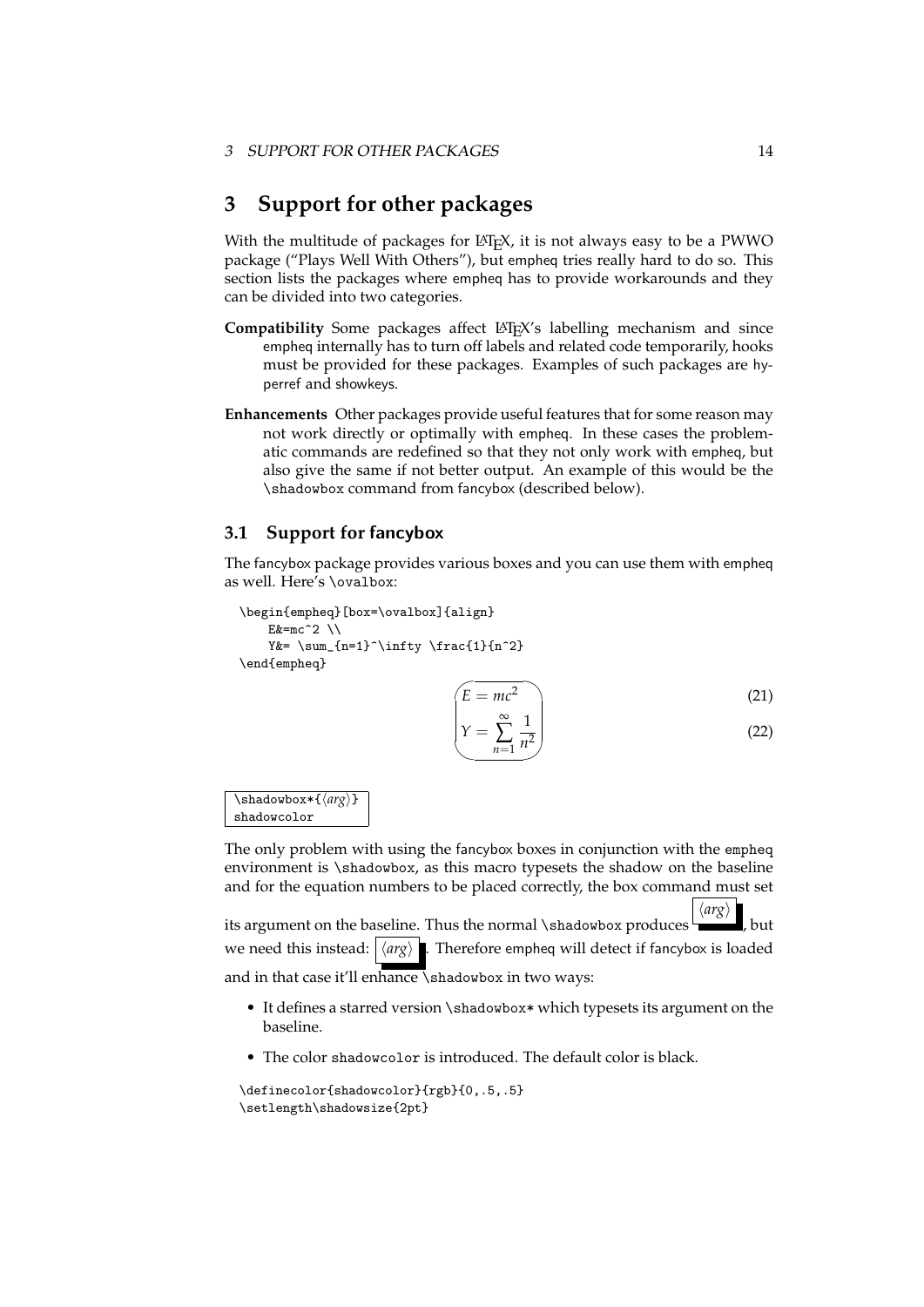#### 3 SUPPORT FOR OTHER PACKAGES 15

Line of text for \shadowbox\*{testing of \Verb|f#&%\| verbatim} and showing the shadow color.

Line of text for testing of  $f#&\aleph$  verbatim and showing the shadow color.

The point is that if you want a \shadowbox around your math display then you must use the starred version:

```
\begin{empheq}[box=\shadowbox*]{align}
   Ex=mc^2 \ \lorY&= \sum_{n=1}^{\infty} \frac{1}{n^2}\end{empheq}
```

$$
E = mc^2
$$
 (23)

$$
Y = \sum_{n=1}^{\infty} \frac{1}{n^2} \tag{24}
$$

See [§6.2 on page 21](#page-20-0) if you want to make a fancy box yourself.

### <span id="page-14-0"></span>**3.2 Support for** ntheorem

**Caveat:** Due to an unfortunate interaction between empheq and ntheorem, users may want to add

#### \usetagform{default}

*after* loading ntheorem otherwise the tags may be placed wrong and any labels within the empheq environment may be lost. In the future ntheorem should be able to test for this and add \usetagform{default} automatically.

Users who use \usetagform to get another tag design should make sure to postpone this configuration until *after* loading ntheorem.

### ntheorem

The ntheorem package is supported by the means of the ntheorem option of empheq. This loads a set of extra macros which fixes various compatibility problems between ntheorem and amsmath and furthermore introduces special (internal) macros for optimum positioning of end-of-theorem markers, while retaining a user friendly interface.

When you want to use the automatic end-of-theorem marker mechanism from ntheorem you sometimes run into problems as you would want the marker to be placed aligned at the bottom of the math display but still keeping the tags in their proper place. In [leqno] mode this is not that much of a problem as the tags and the marker are set on either side of the math display like in Figure [1 on the next](#page-15-0) [page.](#page-15-0)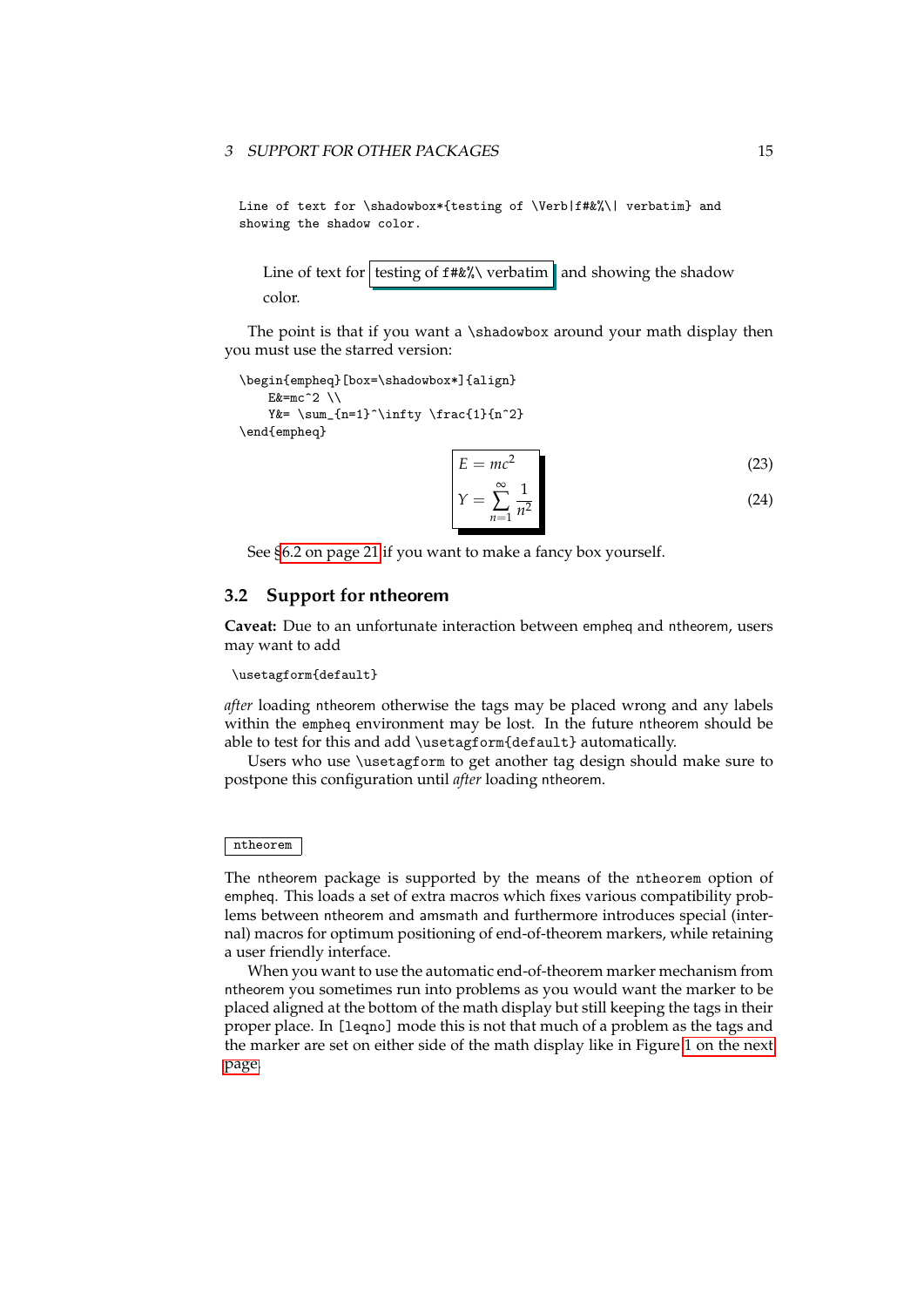

<span id="page-15-0"></span>Figure 1: Marker placement in [leqno] mode



<span id="page-15-1"></span>Figure 2: The two possible situations for end marks in [reqno] mode

### \mintagvsep

Unfortunately things are not this easy in [reqno] mode. There are two possible situations as shown in Figure [2 on the following page.](#page-15-1) If possible we want the bottom of the marker to be aligned with the bottom of the math display, but at the same time we want to ensure a minimum vertical separation *δ* between marker and tag. In empheq this is controlled by the length parameter \mintagvsep which by default is 5 pt.

The good news is that this is where empheq sets in. Basically all you need to do is to use the empheq environment to typeset your equations inside the theorem environments:

```
\begin{Theorem}
Some text at first and then a math display
\begin{empheq}{align}
  a&=b\\
  E z = mc^2 + \int_aa x \, dx\end{empheq}
\end{Theorem}
```
Then the tag placement and the end-of-theorem marker will be set properly (after a couple of runs as usual).

To ensure the correct outcome remember to load the packages like this:

```
\usepackage[ntheorem]{empheq} % this loads amsmath as well
\usepackage[thmmarks,amsmath]{ntheorem}
```
Remember that if you use the overload option you can just use the regular math environments to get the desired result with the end mark. The exception is the \[ ... \] environment which will only work if you use the option overload2.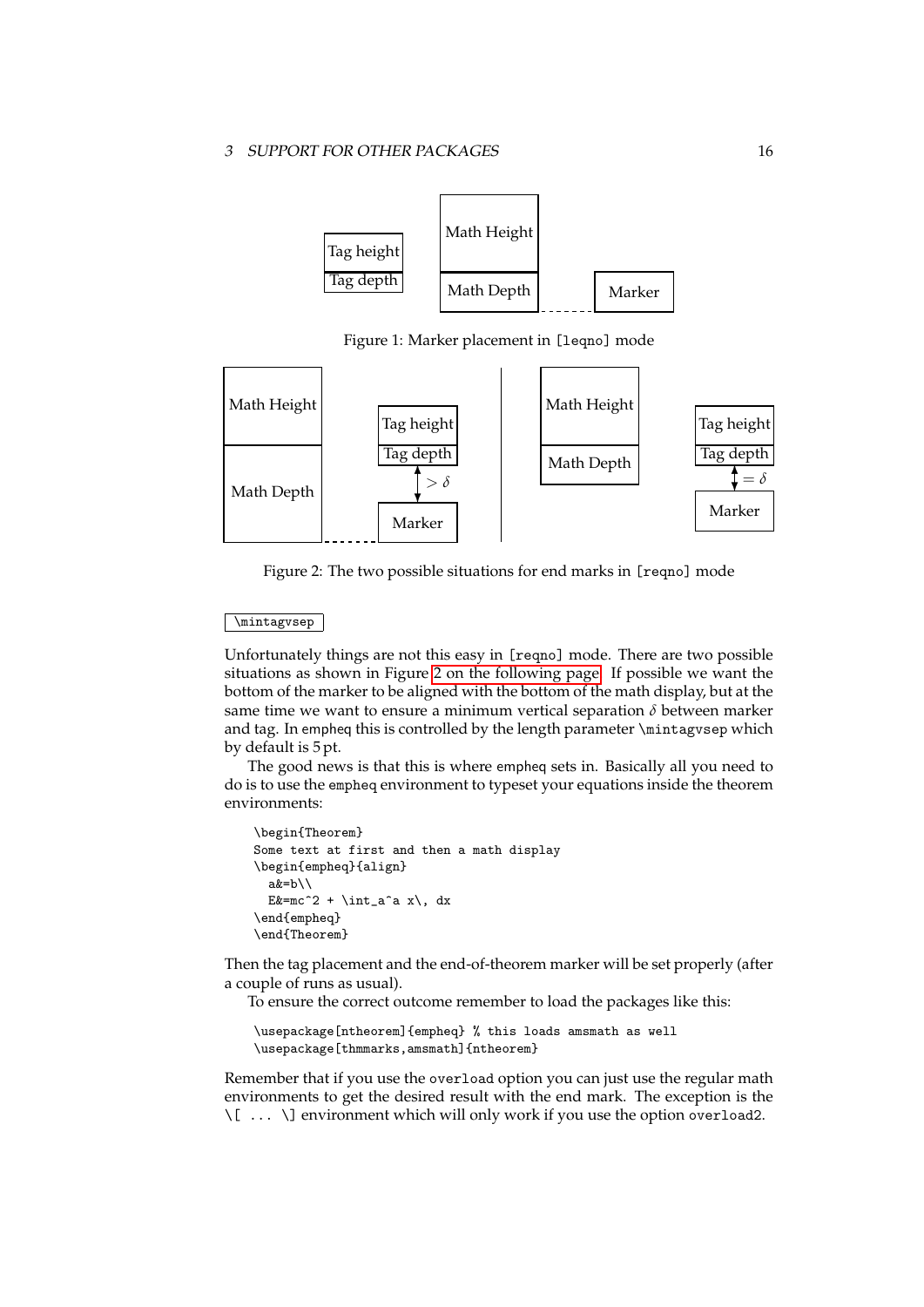# <span id="page-16-0"></span>**Part II Advanced user's guide**

The empheq package has more to offer than you have seen, but I found some of the functionality so dangerous it was best to hide it for a little while. The commands you have encountered so far in this manual all have one thing in common: They have only lower case letters in their names. Now it's time to reveal those that have *mixed-case* names, thus implying that you should take great care when using them.

# <span id="page-16-1"></span>**4 Delimiters revisited**

Let's go back to delimiters, shall we?

# <span id="page-16-2"></span>**4.1 Creating your own delimiters**

As a convenience for the user, this interface is extended in a more general way so that it is also possible to declare delimiters with the following two commands:

```
\DeclareLeftDelimiter[⟨space adjustment⟩]{⟨delimiter⟩}
\DeclareRightDelimiter[⟨space adjustment⟩]{⟨delimiter⟩}
```
While empheq provides auto-scaling versions of the most common delimiters, you may sometimes want some new ones. Say for instance you have loaded the stmaryrd package and you want to use the double bracket commands \llbracket and \rrbracket with empheq. Then you simply do this:

```
\DeclareLeftDelimiter{\llbracket}
\DeclareRightDelimiter{\rrbracket}
```
This defines the new delimiters \empheqllbracket, \empheqbigllbracket, \empheqrrbracket and \empheqbigrrbracket.

You can use \big... delimiters as well if you don't like the automatic scaling. There are however ways to fine-tune if you really want it.

# <span id="page-16-3"></span>**4.2 Fine-tuning of delimiters**

TEX provides two primitives to control the scaling of delimiters produced with \left and \right, namely the dimension \delimitershortfall (denoted by *δ* here) and the integer \delimiterfactor (*f*). The idea is that the sub-formula inside the \left-\right pair is to be vertically centered and given its height  $h_1$ and its depth  $h_2$  we want to produce a delimiter with total height  $h$ , where  $h =$  $2 \max(h_1, h_2)$ . T<sub>E</sub>X's rules on this are that the minimum delimiter size  $h_{\min}$  must meet the requirements

$$
h_{\min} \ge h \frac{f}{1000} \quad \wedge \quad h_{\min} \ge h - \delta
$$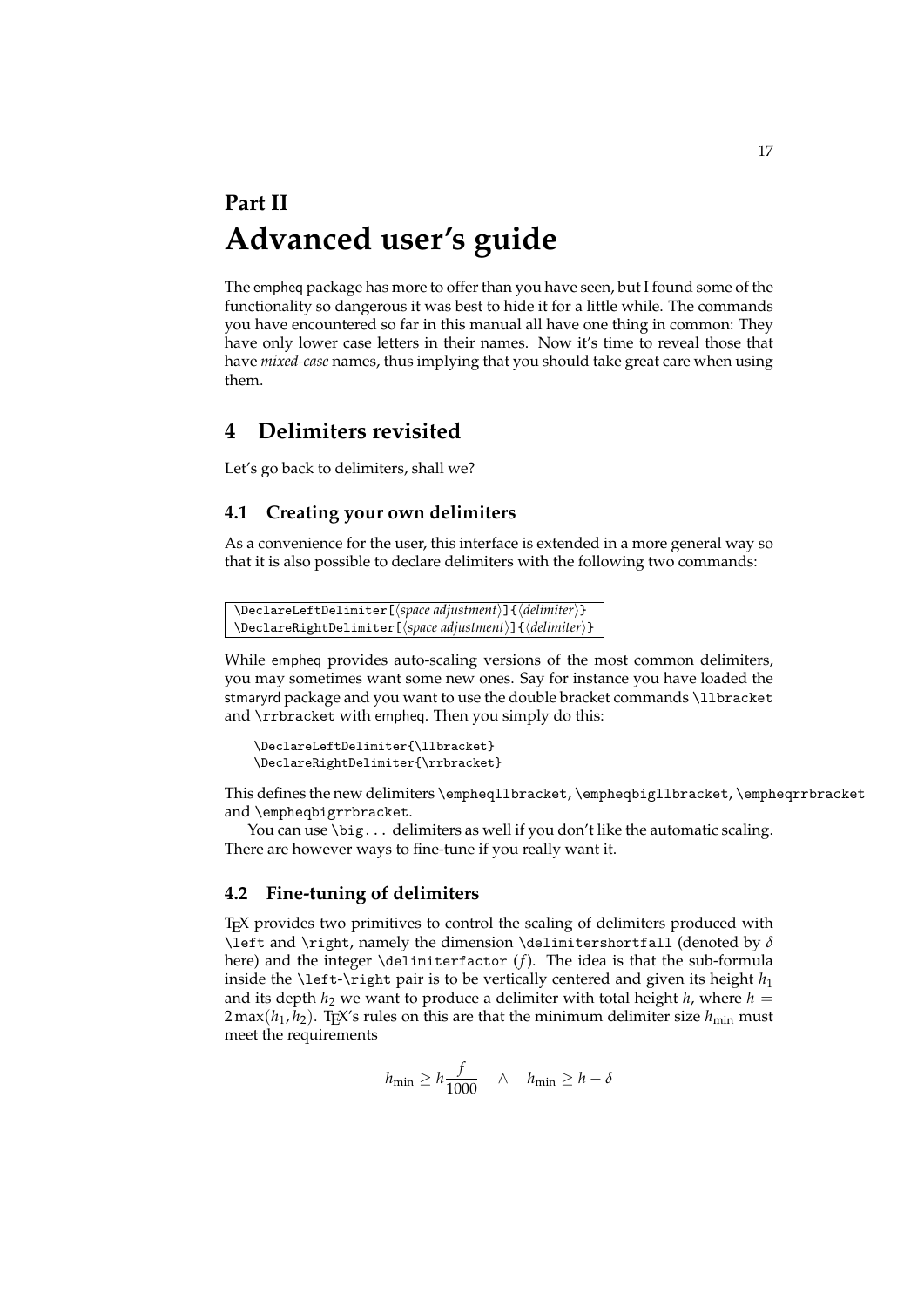#### 4 DELIMITERS REVISITED 18

LATEX sets \delimitershortfall = 5.0pt and \delimiterfactor = 901, but in our case we will almost always want a delimiter that spans the entire \left- \right pair (the math display), thus a change of these settings is needed.

\EmphEqdelimitershortfall \EmphEqdelimiterfactor

However it is a bad idea to just change these two settings without thinking of the effect it'll have on the rest of the mathematics in your document. Therefore empheq provides the parameters \EmphEqdelimitershortfall (default setting is 1.0pt) and \EmphEqdelimiterfactor (default is 950) to cater for this.

# <span id="page-17-0"></span>**4.3 Scaling material yourself**

The attentive reader may have noticed that I still haven't revealed how I managed to get the right size of that big exclamation mark in the first example of this manual, so I guess it's about time.

```
\EmphEqdisplayheight
\EmphEqdisplaydepth
```
The height of the math display plus the surrounding inner box is given by \EmphEqdisplayheight and the depth by \EmphEqdisplaydepth. These can be used when constructing something that should scale to fit the display and can't be done with "auto-scaling" commands like \vrule or \left or \right. There is a catch however: If you do any horizontal resizing of the material you want to scale, then you must specify the width *manually*: [9](#page-17-1)

```
\begin{empheq}[
 box=\colorbox{myblue},
 right={\;
         \makebox[.9em]{%
          $\raisebox{-.5\totalheight+\fontdimen22\textfont2}
            {\resizebox{!}{%
              \EmphEqdisplayheight+\EmphEqdisplaydepth}{!}}$%
         }},
 left={X=Y\Rightarrow}
  ]{alignat=3}
 A_1&=b_1 & \qquad c_1&=d_1 & \qquad e_1&= f_1
       \tag*{\_A\raisebox{1ex}{silly}\raisebox{-1ex}{tag}\_}\\
 A_2\&=b_2 \& \qquad c_2\&=d_2 \& \qquad \neq c_2\&= f_2 \\\ \nA_3&=b_3 & \qquad c_3&=d_3 & \qquad e_3&= f_3
\end{empheq}
```
Here's another example. We want to be able to put a \parbox with some descriptive text top-aligned on the side of the display.

```
\begin{empheq}[
 left={\parbox[c][\EmphEqdisplayheight+\EmphEqdisplaydepth][t]
```
<span id="page-17-1"></span><sup>9</sup>The \fontdimen22\textfont2 in the ⟨*length*⟩ argument of \raisebox is the *math axis* of the font. It is needed in order to get the vertical positioning of the oversized exclamation mark just right.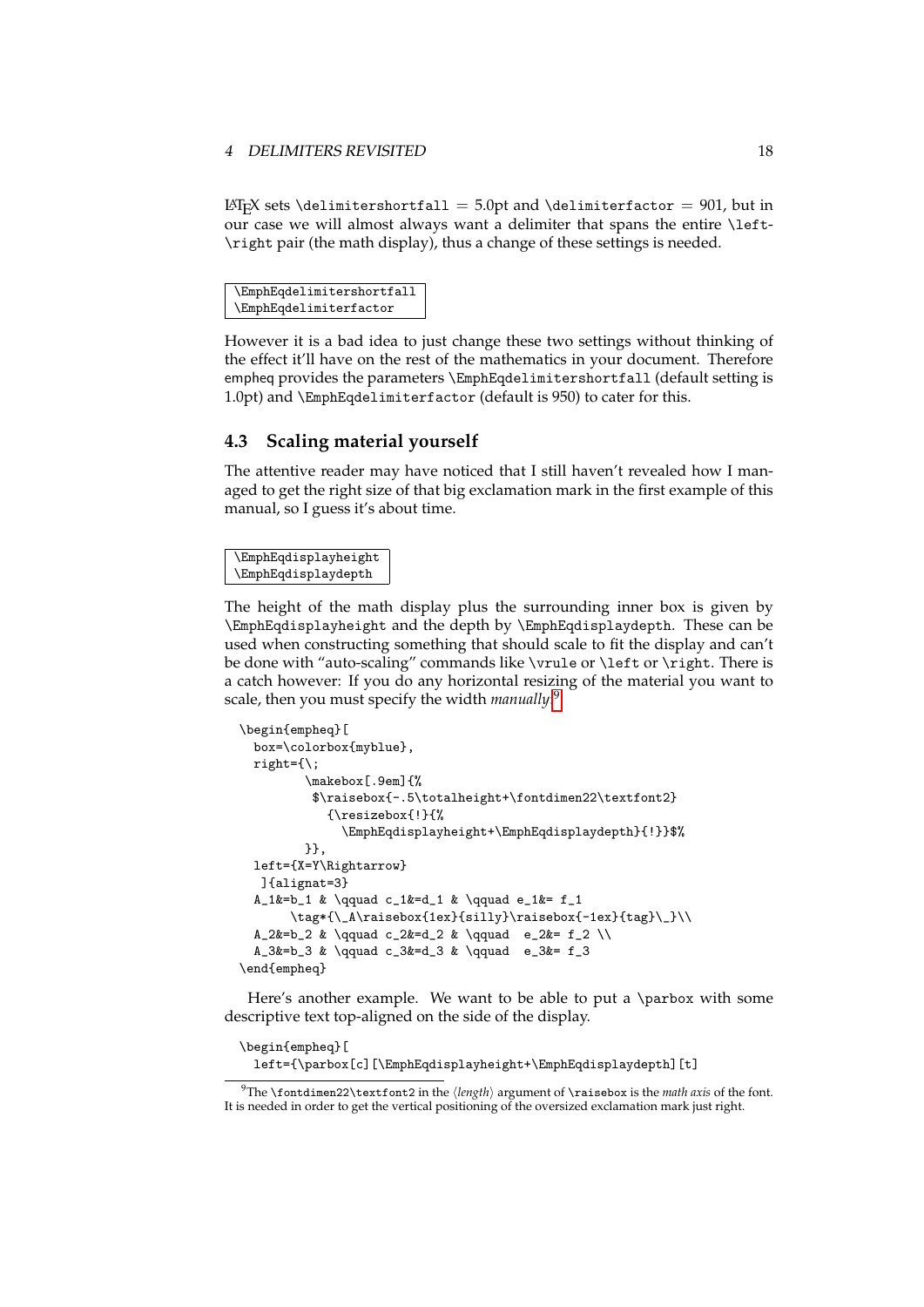{4.5cm} {You may find this kind of description useful.}\enspace}] {align}  $a&=\int_{0^1 x\,dx +\frac{foo + bar}{baz}}\$  $Ex = mc^2$ \end{empheq} You may find this kind of de-<br>scription useful.  $\int_0^1 x \, dx + \frac{f o o + b a r}{b a z}$ *baz* (25)

$$
E = mc^2 \tag{26}
$$

# <span id="page-18-0"></span>**5 A few short notes**

# <span id="page-18-1"></span>**5.1 About** \eqref

Internally empheq separates the displayed math from the corresponding equation numbers such that we can add special delimiters or boxes. This is done by nullifying (or rather conveniently redefining) an internal command called \maketag@@@. Unfortunately, this component is also used by \eqref to typeset a reference to an equation number, so in earlier versions, \eqref would not work inside an empheq environment.

In the current version this should now be working, but if you ever need to mess with \eqref it may be handy to know what is being done. In essence we do something similar to this:

```
\let\empheqeqrefbase\textup
 ... % next go inside empheq env
\renewcommand\eqref[1]{\empheqeqrefbase{%
     \let\maketag@@@\EQsavedmaketag%
     \tagform@{\ref{##1}}}}
```
Thus if you need to alter things inside \eqref and need that to work within empheq as well, you may get away with redefining \empheqeqrefbase.

# <span id="page-18-2"></span>**5.2 About changes to** \baselineskip

Users should never mess with \baselineskip directly, it is not the correct manner to get double spacing. Have a look at say the setspace package or similar, or play with \baselinestretch followed by \normalsize to initiate.

Explanation: We use \parbox inside to place the display box and the box containing the eqn numbers. To do its stuff \parbox resets some internal settings, in this case, \baselineskip is reset to \normalbaselineskip. So if you don't remember to reset that one as well. . .

# <span id="page-18-3"></span>**6 Creating something new**

You can create your own environments and boxes to go with empheq, but there are certain things that must be fulfilled to get it to work properly.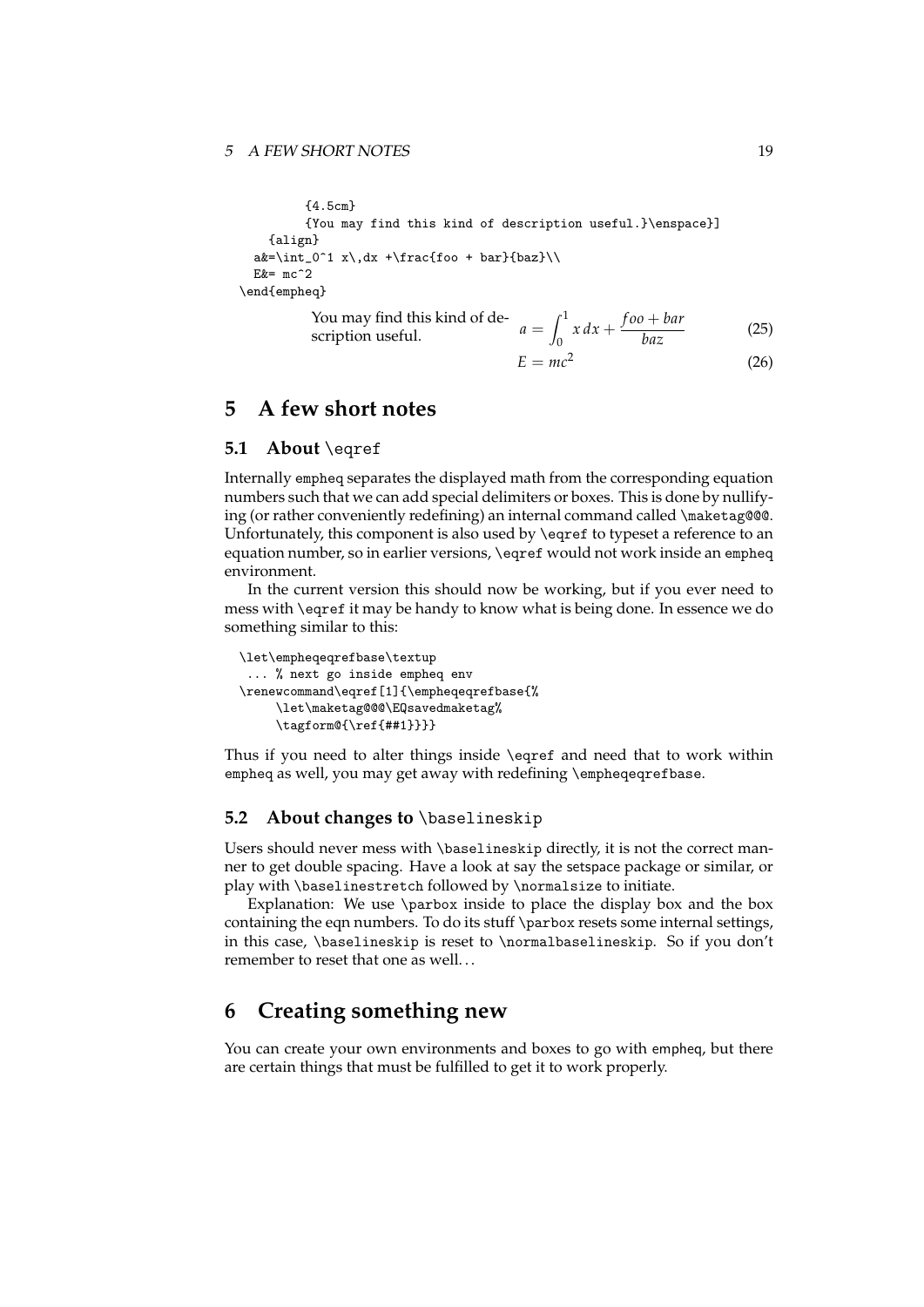#### 6 CREATING SOMETHING NEW 20

## <span id="page-19-0"></span>**6.1 New** empheq**-like environments**

EmphEqMainEnv \EmphEqMainEnv \endEmphEqMainEnv

Although the real work in empheq is done by an environment (EmphEqMainEnv), you cannot use it like that yourself when you want to define an empheq-like environment. Due to technical reasons (see [\[4\]](#page-22-0)), you have to use a slightly different syntax:

```
\newenvironment {⟨env˙name⟩} [⟨num⟩] [⟨default⟩]
  {⟨other commands ⟩ \EmpheqMainEnv}
 {\endEmpheqMainEnv}
```
In the above environment the ⟨*other commands*⟩ part must contain certain things before it'll work.

### **EmphEqEnv** EmphEqOpt

Before your homemade environment will work you must set at least one key. The key family EmphEqOpt is for all the markup instructions like left and box, while EmphEqEnv controls the type of  $A_{\mathcal{M}}S$  environment. You must set the EmphEqEnv family before \EmhpEqMainEnv else you'll get an error message.

One example could be something like this:

```
\newenvironment{important}[2][]{%
 \setkeys{EmphEqEnv}{#2}%
 \setkeys{EmphEqOpt}{box=\mybluebox,#1}%
 \EmphEqMainEnv}%
 {\endEmphEqMainEnv}
```
Thus

```
\begin{important}{gather}
  a = b + c + d \cup e = f\end{important}
```
produces

$$
a = b + c + d \tag{27}
$$

$$
= f \tag{28}
$$

while

```
\begin{important}[left={A=B \Rightarrow \empheqlbrace}]{alignat=2}
  a &= b &\quad c &= d \\
  \text{this} &= \text{that} &\quad \mathit{fish}&\neq fish
\end{important}
```
*e* = *f*

produces

$$
A = B \Rightarrow \begin{cases} a = b & c = d \\ \text{diam} & (29) \end{cases}
$$

$$
f_1 = f_2
$$
 (30)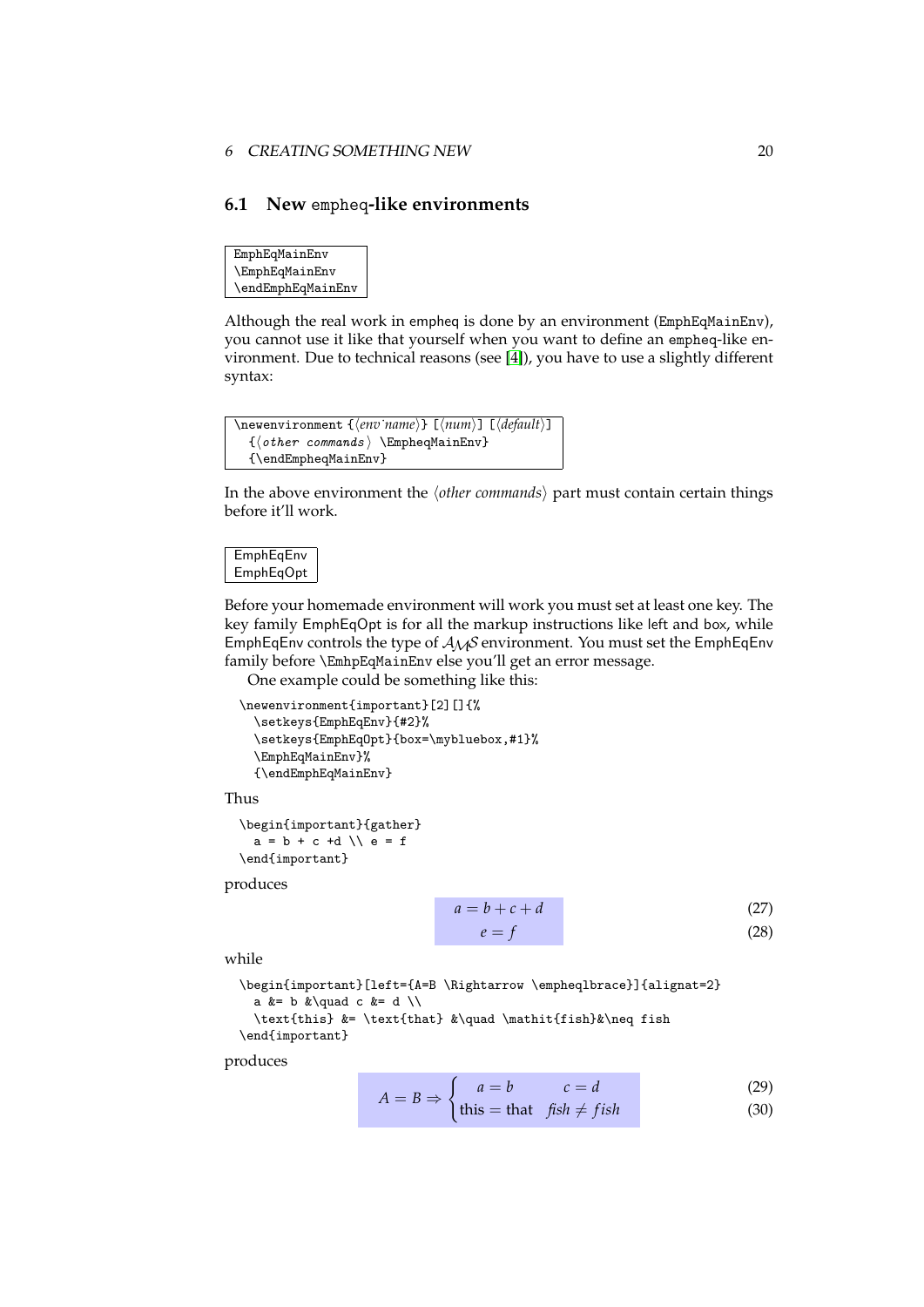#### 6 CREATING SOMETHING NEW 21

### <span id="page-20-0"></span>**6.2 Creating fancy boxes**

As a final example I will show you how to create complicated displays involving (vertically) asymmetrical boxes like \shadowbox\*. In order to get the correct output, the contents of the box must be placed on the baseline as in  $\frac{\text{box}}{\text{box}}$ . In this example we want to put a set of equations into a bright yellow box and then add another box with some explanatory text at the top of the yellow box making them overlap.

First we define the colors used and allocate the boxes. We could probably use scratch boxes, but this is safer.

```
\definecolor{shadecolor}{cmyk}{0,0,0.41,0}
\definecolor{light-blue}{cmyk}{0.25,0,0,0}
\newsavebox{\mysaveboxM} % M for math
\newsavebox{\mysaveboxT} % T for text
```
Save the display body in \mysaveboxM and the text argument in \mysaveboxT.

```
\newcommand*\Garybox[2][Example]{%
  \sbox{\mysaveboxM}{#2}%
 \sbox{\mysaveboxT}{\fcolorbox{black}{light-blue}{#1}}%
```
Then typeset the math display in a \parbox where we control the height and save it in \mysaveboxM.

```
\sbox{\mysaveboxM}{%
  \parbox[b][\ht\mysaveboxM+.5\ht\mysaveboxT+.5\dp\mysaveboxT][b]{%
    \wd\mysaveboxM}{#2}%
}%
```
We put it into the colored box with the desired width.

```
\sbox{\mysaveboxM}{%
  \fcolorbox{black}{shadecolor}{%
    \makebox[\linewidth-10em]{\usebox{\mysaveboxM}}%
  \gamma%
}%
```
Then finally we get to the real typesetting. We just insert the math display and then make a box of zero width right next to it. In that box we lift the text argument and center it at the top of the display.

```
\usebox{\mysaveboxM}%
  \makebox[0pt][r]{%
    \makebox[\wd\mysaveboxM][c]{%
      \raisebox{\ht\mysaveboxM-0.5\ht\mysaveboxT
                +0.5\dp\mysaveboxT-0.5\fboxrule}{\usebox{\mysaveboxT}}%
    }%
 }%
}
```
Let's see what it looks like.

```
\begin{empheq}[box=\Garybox]{align}
 \sum \mathcal{F} &= \mathbf{0} \\
 \sum F_{x} \, \mathbf{i} + \sum F_{y} \, \mathbf{j}
```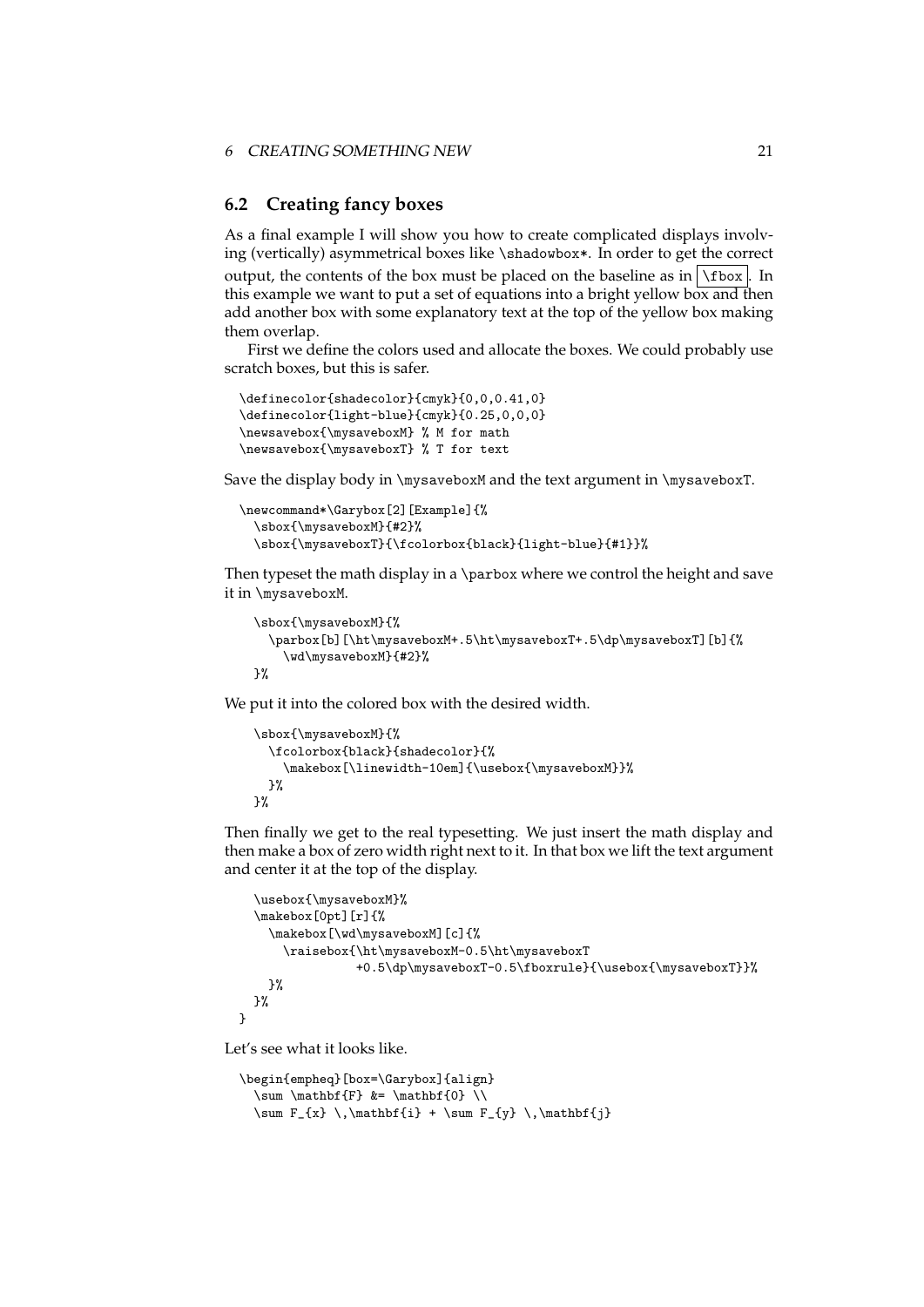### 7 CONTACT INFORMATION 22

```
+ \sum F_{z} \ \lambda + \sum F_{z} \ \lambda + \lambda\sum F_{x} &= 0 \\ \sum F_{y} &= 0 \\ \sum F_{z} &= 0
\end{empheq}
```

| Example                                                                        |       |
|--------------------------------------------------------------------------------|-------|
| $\sum \mathbf{F} = \mathbf{0}$                                                 | (31a) |
| $\sum F_x \mathbf{i} + \sum F_y \mathbf{j} + \sum F_z \mathbf{k} = \mathbf{0}$ | (31b) |
| $\sum F_x = 0$                                                                 | (31c) |
| $\sum F_y = 0$                                                                 | (31d) |
| $\sum F_z = 0$                                                                 | (31e) |

If we use the optional argument of \Garybox we have to enclose the entire argument of box in braces because we're in empheq's optional argument (as described in [\[1,](#page-22-1) page 167]):

```
\begin{empheq}[box={\Garybox[Same old example again]}]{align}
  a\&=b\setminus\setminusE x = mc^2 + \int_0^x x \, dx\end{empheq}
```
Same old example again

\n
$$
a = b
$$
\n
$$
E = mc^{2} + \int_{a}^{a} x \, dx
$$
\n(31g)

# <span id="page-21-0"></span>**7 Contact information**

Should you have any feature request, suggestions, or bug reports then feel free to open an issue at (it also covers empheq)

```
https://github.com/latex3/mathtools
```
## **Contributors**

- In November 2002 Lars Madsen ([daleif@imf.au.dk](mailto:daleif@imf.au.dk)) asked for some features that wasn't readily available with amsmath or any other package. This was the start of empheq.
- Gary Gray ([gray@engr.psu.edu](mailto:gray@engr.psu.edu)) gave me some bug reports on the old version (v0.7) which convinced me to rewrite the package completely. The \Garybox example is inspired by a wish from Gary.
- Uwe Siart ([uwe.siart@tum.de](mailto:uwe.siart@tum.de)) has been a thorough beta-tester on v1.00 of the package.
- Bernard Alfonsi ([alfonsi@math.u-psud.fr](mailto:alfonsi@math.u-psud.fr)) reported a problem with the ntheorem option. It turned out to be a bug in the ntheorem package itself but it's fixed in the option.